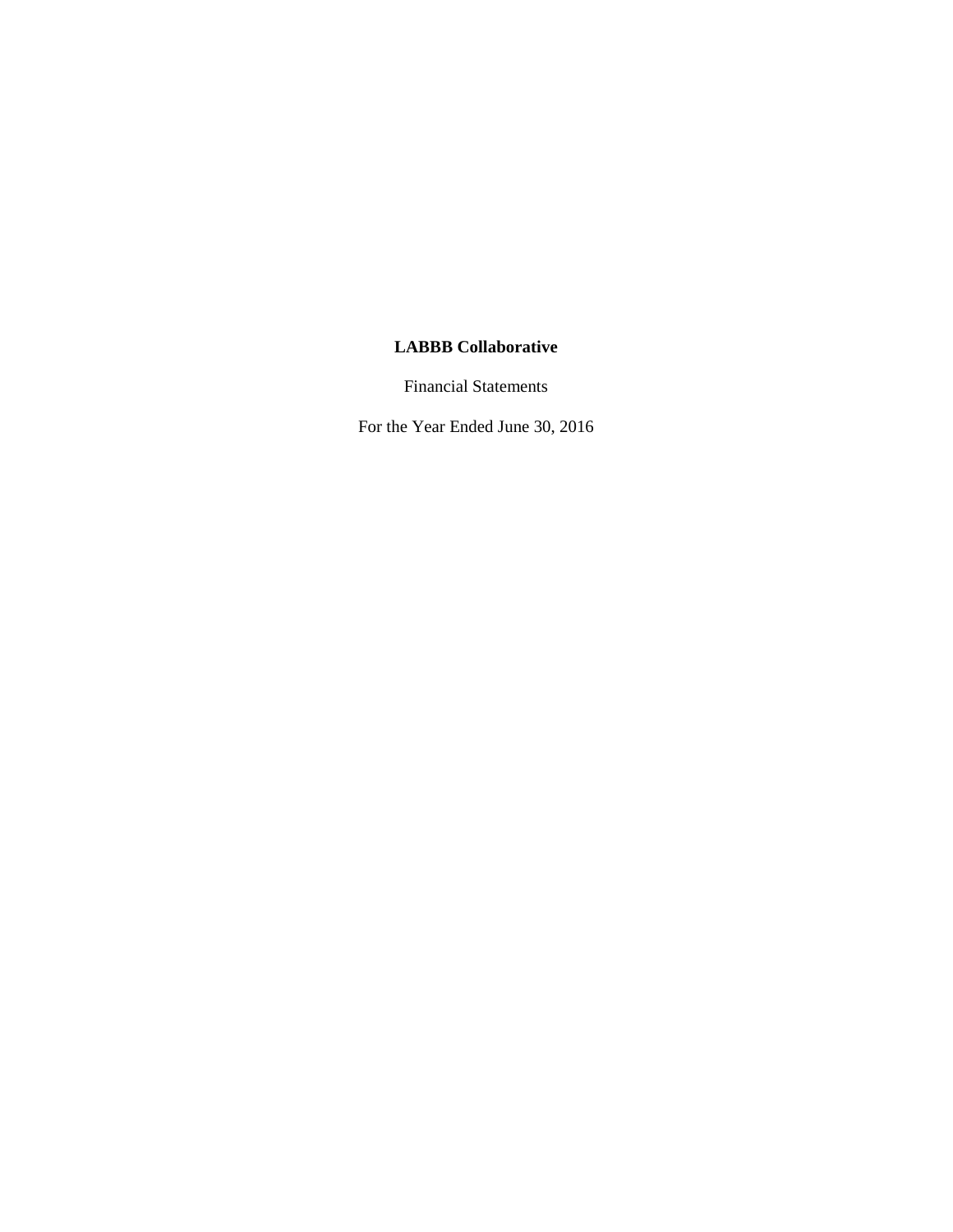# **LABBB Collaborative** Contents For the Year Ended June 30, 2016

|                                                                                                                                                                                                                          | Page      |
|--------------------------------------------------------------------------------------------------------------------------------------------------------------------------------------------------------------------------|-----------|
| Independent Auditor's Report                                                                                                                                                                                             | $1 - 2$   |
| Management's Discussion and Analysis                                                                                                                                                                                     | $3-6$     |
| <b>Financial Statements:</b>                                                                                                                                                                                             |           |
| Government-Wide Financial Statements:                                                                                                                                                                                    |           |
| <b>Statement of Net Position</b>                                                                                                                                                                                         | 7         |
| <b>Statements of Activities</b>                                                                                                                                                                                          | 8         |
| <b>Fund Financial Statements:</b>                                                                                                                                                                                        |           |
| <b>Governmental Funds:</b>                                                                                                                                                                                               |           |
| <b>Balance Sheet</b>                                                                                                                                                                                                     | 9         |
| Reconciliation of the Governmental Funds Balance Sheet to the<br><b>Statement of Net Position</b>                                                                                                                        | 10        |
| Statement of Revenues, Expenditures and Changes in Fund Balances                                                                                                                                                         | 11        |
| Reconciliation of the Statement of Revenues, Expenditures and Changes<br>in Fund Balances of Governmental Funds to the Statement of Activities                                                                           | 12        |
| <b>Notes to Financial Statements</b>                                                                                                                                                                                     | $13 - 24$ |
| Required Supplementary Information:                                                                                                                                                                                      |           |
| Statement of Revenues, Expenditures and Changes in Fund Balances of<br>the General Fund – Budget to Actual – Budgetary Basis                                                                                             | 25        |
| Schedule of the Collaborative's Proportionate Share of Net Pension<br>Liability                                                                                                                                          | 26        |
| <b>Schedule of Pension Contributions</b>                                                                                                                                                                                 | 27        |
| Independent Auditor's Report on Internal Control over Financial Reporting<br>and on Compliance and Other Matters Based on an Audit of Financial<br>Statements Performed in Accordance With Government Auditing Standards | 28-29     |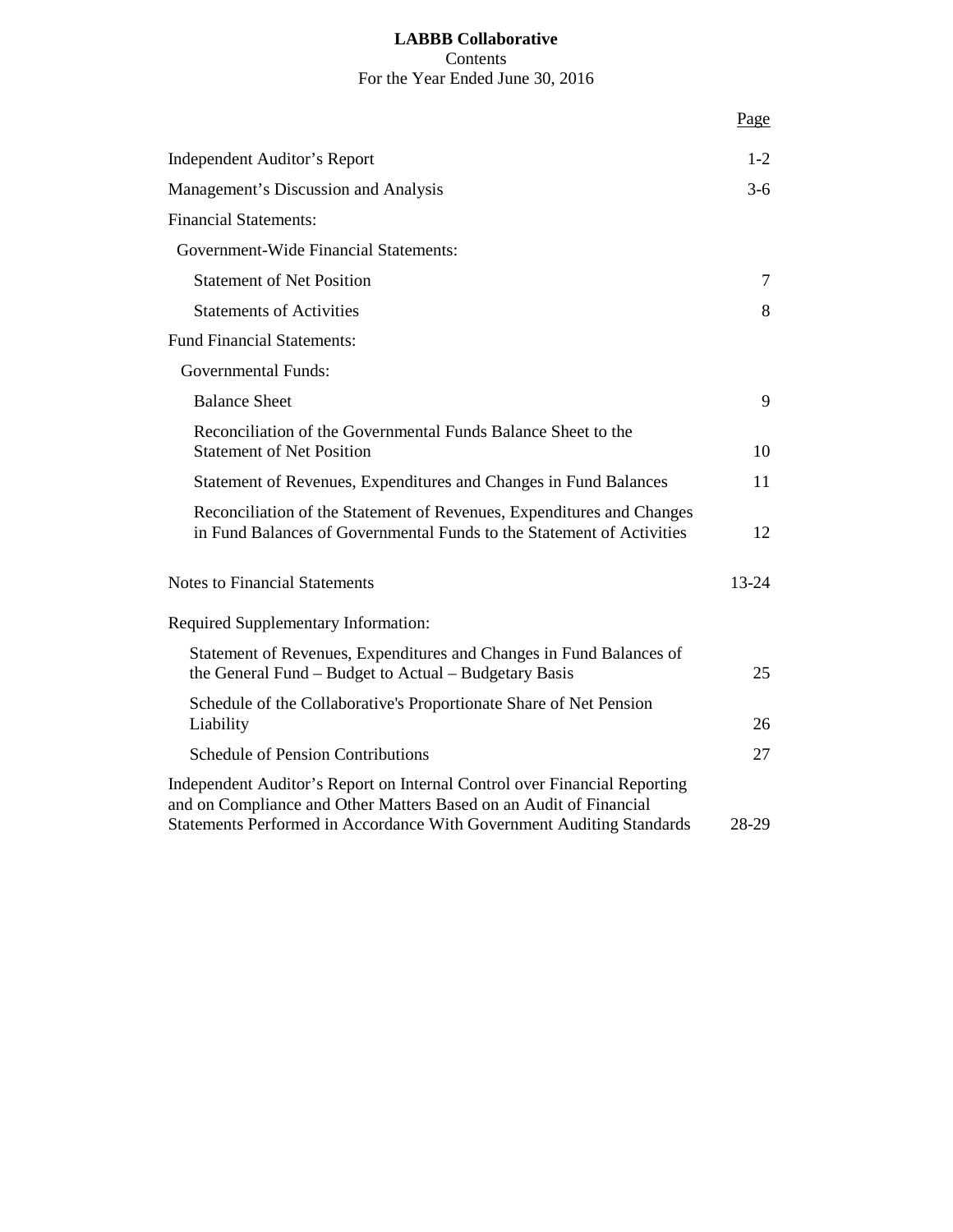

To the Board of Directors of LABBB Collaborative Bedford, Massachusetts

# **Report on the Financial Statements**

We have audited the accompanying financial statements of the governmental activities, the major fund, and the aggregate remaining fund information of LABBB Collaborative (a collaborative organized under the Laws of the Commonwealth of Massachusetts), as of and for the year ended June 30, 2016, and the related notes to the financial statements, which collectively comprise LABBB Collaborative's basic financial statements as listed in the table of contents.

## *Management's Responsibility for the Financial Statements*

Management is responsible for the preparation and fair presentation of these financial statements in accordance with accounting principles generally accepted in the United States of America; this includes the design, implementation, and maintenance of internal control relevant to the preparation and fair presentation of financial statements that are free from material misstatement, whether due to fraud or error.

## *Auditor's Responsibility*

Our responsibility is to express opinions on these financial statements based on our audit. We conducted our audit in accordance with auditing standards generally accepted in the United States of America and the standards applicable to financial audits contained in *Government Auditing Standards,* issued by the Comptroller General of the United States. Those standards require that we plan and perform the audit to obtain reasonable assurance about whether the financial statements are free from material misstatement.

An audit involves performing procedures to obtain audit evidence about the amounts and disclosures in the financial statements. The procedures selected depend on the auditor's judgment, including the assessment of the risks of material misstatement of the financial statements, whether due to fraud or error. In making those risk assessments, the auditor considers internal control relevant to the entity's preparation and fair presentation of the financial statements in order to design audit procedures that are appropriate in the circumstances, but not for the purpose of expressing an opinion on the effectiveness of the entity's internal control. Accordingly, we express no such opinion. An audit also includes evaluating the appropriateness of accounting policies used and the reasonableness of significant accounting estimates made by management, as well as evaluating the overall presentation of the financial statements.

We believe that the audit evidence we have obtained is sufficient and appropriate to provide a basis for our audit opinions.

## *Opinions*

In our opinion, the financial statements referred to above present fairly, in all material respects, the respective financial position of the governmental activities, the major fund, and the aggregate remaining fund information of LABBB Collaborative, as of June 30, 2016, and the respective changes in financial position and, where applicable, cash flows thereof for the years then ended in accordance with accounting principles generally accepted in the United States of America.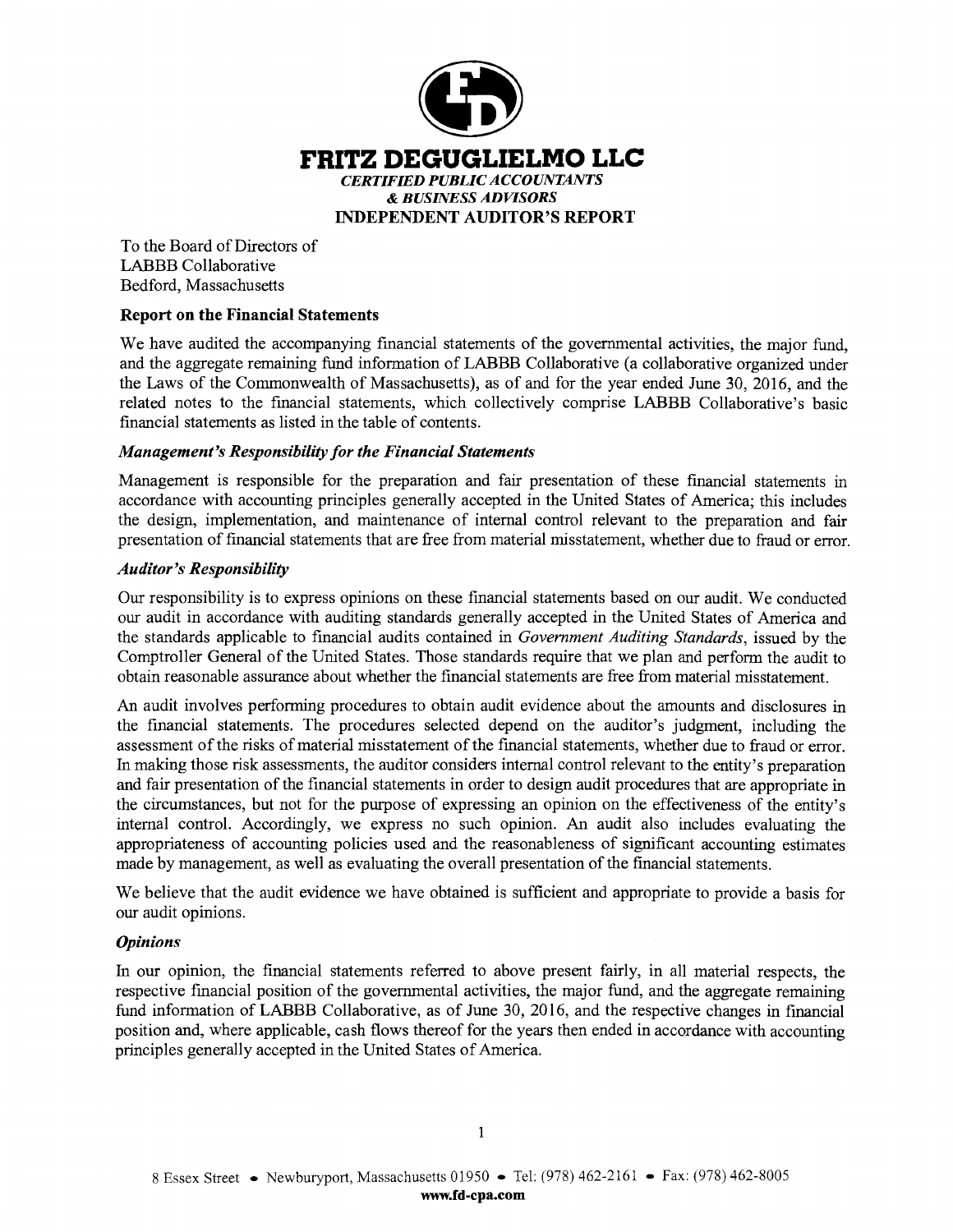#### **Emphasis of Matter**

As discussed in Note A to the financial statements, in fiscal 2016, the Collaborative fully implemented Governmental Accounting Standards Board Statement No. 34, *Basic Financial Statements – and Management's Discussion and Analysis~ for State and Local Governments* as required by Massachusetts law regarding Collaboratives. Our opinion is not modified with respect to this matter.

#### *Other Matters*

# *Required Supplementary Information*

Accounting principles generally accepted in the United States of America require that the management's discussion and analysis, budgetary comparison information, and pension schedules on pages 3-6 and 25- 27 be presented to supplement the basic financial statements. Such information, although not part of the basic financial statements, is required by the Governmental Accounting Standards Board, who considers it to be an essential part of financial reporting for placing the basic financial statements in an appropriate operational, economic, or historical context. We have applied certain limited procedures to the required supplementary information in accordance with auditing standards generally accepted in the United States of America, which consisted of inquiries of management about the methods of preparing the information and comparing for consistency with management's responses to our inquiries, the basic financial statements, and other knowledge we obtained during the audit of the basic financial statements. We do not express an opinion or provide any assurance on the information because the limited procedures do not provide us with sufficient evidence to express an opinion or provide any assurance.

#### **Other Reporting Required by** *Government Auditing Standards*

In accordance with *Government Auditing Standards,* we have also issued our report dated December 15, 2016, on our consideration ofLABBB Collaborative's internal control over financial reporting and on our tests of its compliance with certain provisions of laws, regulations, contracts, and grant agreements and other matters. The purpose of that report is to describe the scope of our testing of internal control over financial reporting and compliance and the results of that testing, and not to provide an opinion on internal control over financial reporting or on compliance. That report is an integral part of an audit performed in accordance with *Government Auditing Standards* in considering **LABBB** Collaborative's internal control over financial reporting and compliance.

Fratz Detaplielmo cu

Certified Public Accountants

Newburyport, Massachusetts December 15, 2016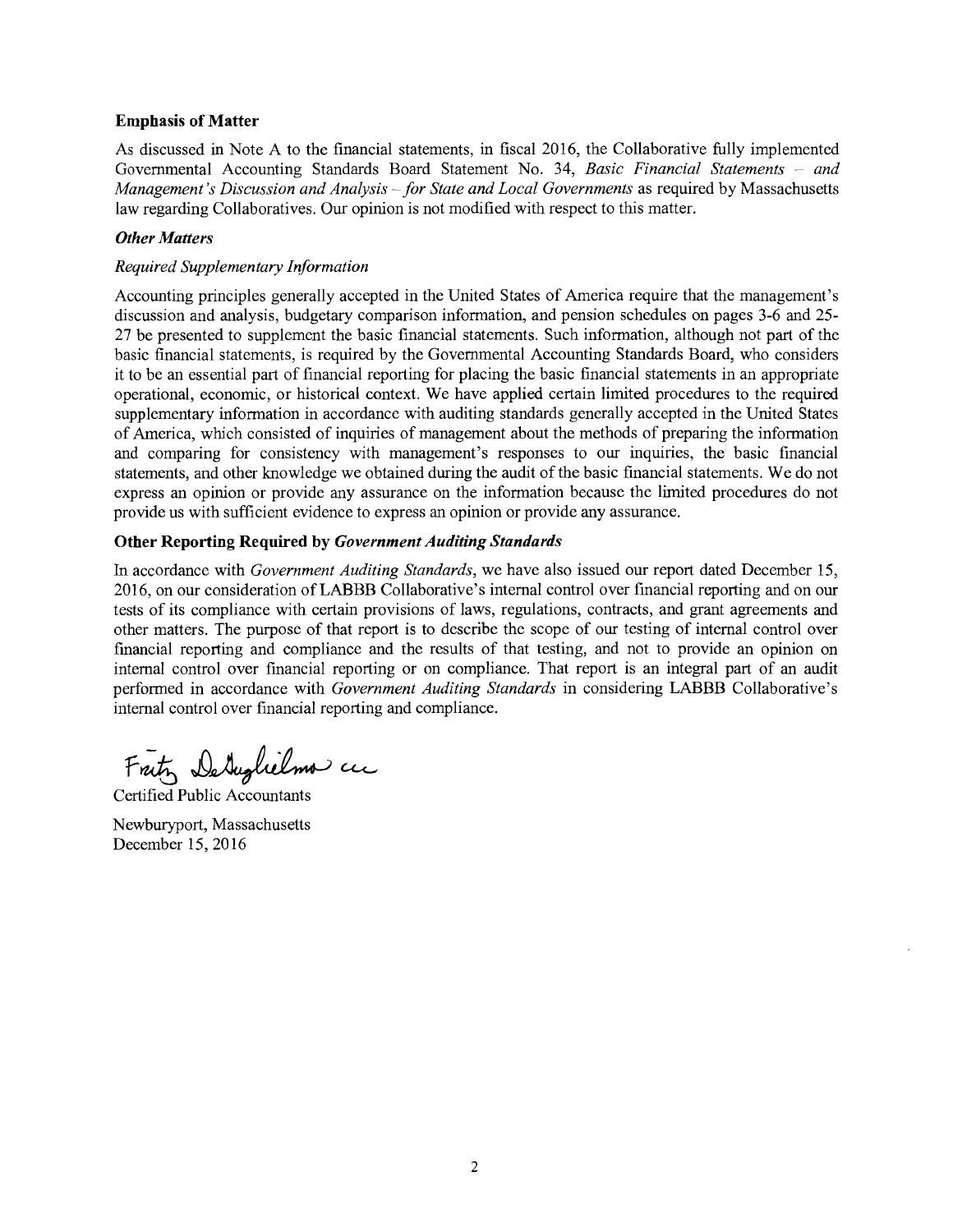The following discussion and analysis of the LABBB Collaborative's ("LABBB") financial performance provides and overview of LABBB's financial activities for the fiscal year ended June 30, 2016 and summarized comparative information for 2015. Please read it in conjunction with LABBB's financial statements, which follow.

#### **OVERVIEW OF THE FINANCIAL REPORTS**

This discussion and analysis is intended to serve as an introduction to LABBB's financial statements. LABBB's financial statements comprise three components: 1) government-wide financial statements; 2) fund financial statements; and 3) notes to the financial statements. This report also contains other supplementary information in addition to the basic financial statements themselves.

#### **Government-wide Statements:**

The government-wide financial statements report information about LABBB as a whole using accounting methods similar to those used by private sector companies.

- The **Statement of Net Position** presents information on all of LABBB's assets and liabilities with the difference between the two reported as net position. It is one way of measuring LABBB's financial health or position.
- The **Statement of Activities** presents information showing how LABBB's net position changed during the most recent fiscal year. All of the current year's revenues and expenditures are accounted for in the Statement of Activities regardless of when cash is received or paid.

Over time, increases or decreases in LABBB's net position is an indicator of whether its financial position is improving or deteriorating. The reader will also need to consider other non-financial factors such as changes in economic conditions when evaluating the overall financial health of LABBB.

#### **Fund Financial Statements:**

Funds are accounting devices used to keep track of specific sources of funding and spending in particular categories: governmental funds, proprietary funds, and fiduciary funds. Presently, LABBB has only governmental funds.

• **Governmental funds –** LABBB's basic services are included in governmental funds, which generally focus on: 1) how cash and other financial assets that can readily be converted to cash flow in and out, and 2) the balances left at year-end that are available for spending. Consequently, the governmental funds statements provide a detailed short-term view that helps to determine whether there are more or fewer financial resources that can be spent in the near future to finance LABBB's programs. Because this information does not encompass the additional long-term focus of the government-wide statements, additional information (reconciliation schedules) is provided following the governmental funds statements that explains the relationship (or differences) between these two types of financial statement presentations.

#### **Notes to the Financial Statements:**

The Notes to the Financial Statements provide additional information that is essential to a full understanding of the information provided in LABBB's financial statements.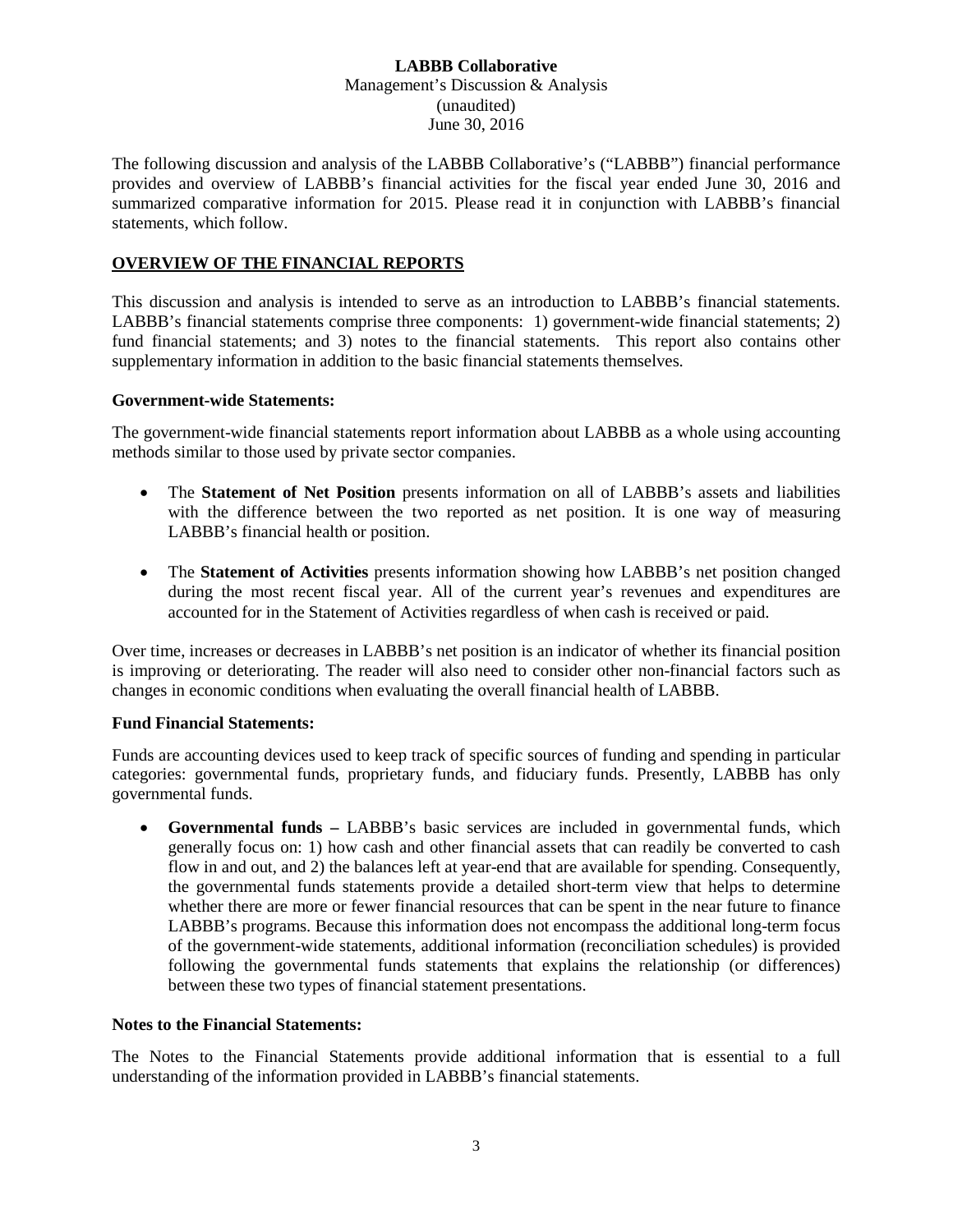#### **Supplementary information:**

In addition to the basic financial statements and accompanying notes, this report also presents certain required supplementary information which is required to be disclosed by accounting principles generally accepted in the United States of America.

#### **GOVERNMENT-WIDE FINANCIAL HIGHLIGHTS**

#### **Revenue and Other Support**

Operating revenue and other support for the fiscal year ended June 30, 2016 increased \$5,901,274 or 30.3% from the prior fiscal year, excluding retirement systems on-behalf revenue. The increase is primarily due to the transfer of responsibility for the LABBB-EDCO transportation network revenue from EDCO Collaborative. The tuition, industry, transportation network, recreation and transportation programs experienced increases in revenue. Also, home services revenue increased from the prior fiscal year, while contributions, fundraisers and grants revenue decreased.

Member credits can be used to reduce amounts due to LABBB Collaborative from member districts for special education services provided by LABBB. During the year ended June 30, 2016, member credits were issued in the amount of \$700,000. At June 30, 2016, five member districts had available unapplied credits totaling \$2,086,950.

Interest income increased \$5,077. The increase is related to the increase in the interest rate at the Massachusetts Municipal Depository Trust (MMDT) during fiscal year 2016.

#### **Expenditures**

Expenditures for the fiscal year ended June 30, 2016 increased \$5,658,087 or 31.7% from the prior fiscal year, excluding retirement systems on-behalf expense. Instructional and other program and administrative expenditures increased due to higher personnel costs, while a transfer of responsibility for the LABBB-EDCO transportation network expenditures from EDCO Collaborative increased expenditures for transportation.

Expenditures for both fiscal years include the annual postemployment benefit cost accrued for the retiree healthcare plan; the costs were \$556,780 in fiscal year 2016 and \$556,780 in fiscal year 2015. The amounts were determined by an actuarial study, as of July 1, 2014. The plan is offered to retired LABBB employees who meet specific eligibility requirements.

#### **Change in Net Position**

The change in net position or net assets for the fiscal year ended June 30, 2016 is \$1,191,154, a decrease of \$451,736 from the prior fiscal year change in net position. The decrease was due to the issuance of member credits in the amount of \$700,000 net of an increase in tuition and transportation revenues.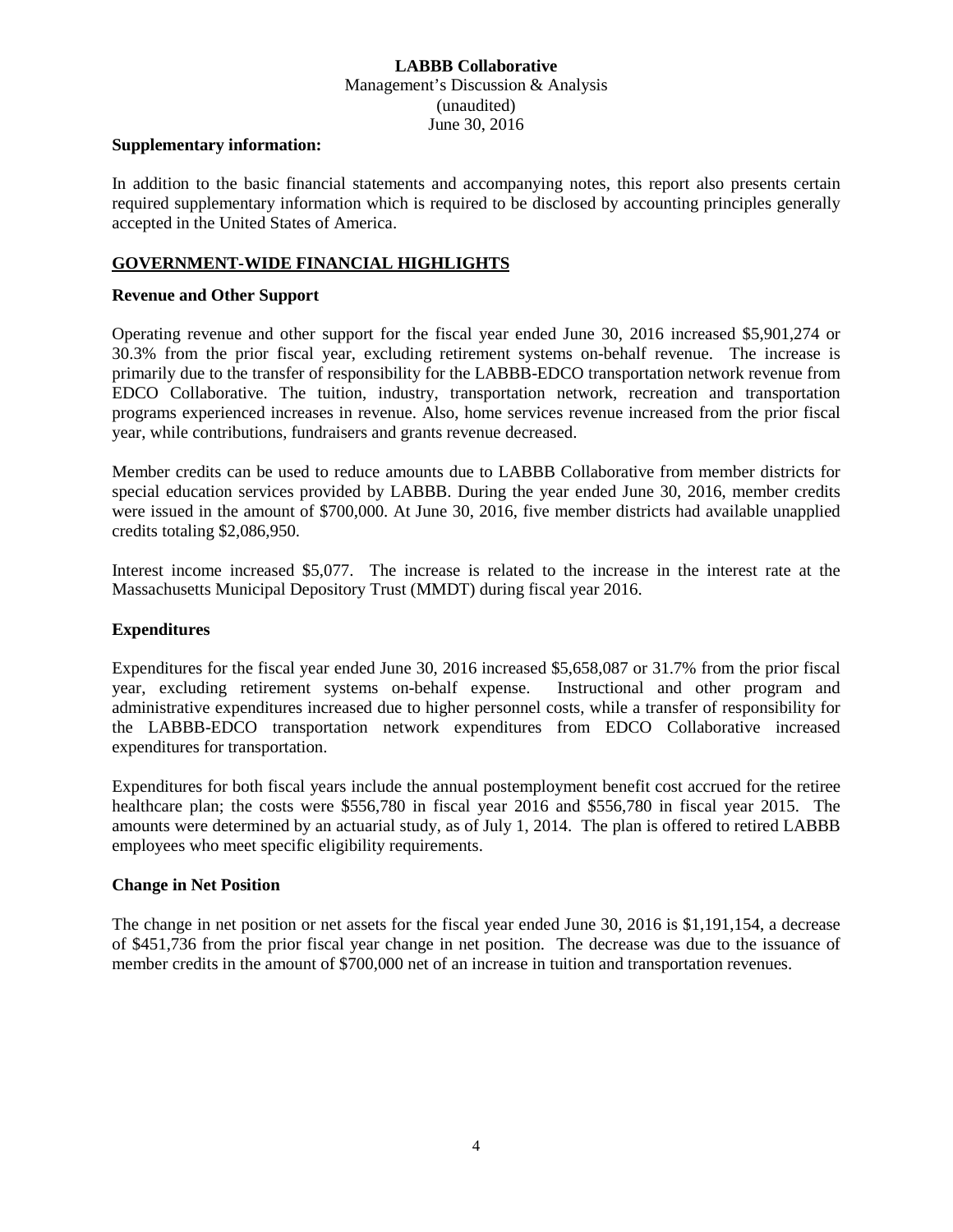#### **Total Assets**

Total assets as of June 30, 2016 increased \$2,545,762 or 19.3% from June 30, 2015. Cash increased \$1,880,406 and accounts receivable increased \$655,707. The increase in cash is due to increased revenues during fiscal 2016. The increase in accounts receivable is due to higher enrollments during the fiscal year. LABBB maintains cash balances with Rockland Trust and the MMDT. Cash balances at Rockland Trust are maintained at levels that at times exceed FDIC protection. Cash balances at the MMDT are not FDIC insured.

The MMDT is managed by the Massachusetts State Treasurer and Federated Investors, Inc. and offers investors a stable investment option, competitive yields, low cost, liquidity, and professional management. The MMDT investment objectives are the preservation of capital, maintaining a high level of portfolio liquidity, and to attain the highest level of current income consistent with the objectives of preservation of capital and liquidity. To achieve the investment objectives the MMDT limits investments to the highest quality U.S. dollar-denominated money market instruments of domestic and foreign issuers, U.S. government securities, and repurchase agreements. LABBB had an average of \$3,814,831 invested with the MMDT during fiscal year 2016 and the largest investment during that period was \$5,726,307.

Prepaid expenditures increased \$32,737 from the prior year. The increase is related primarily to an increase in the cost of workers compensation from the prior fiscal year.

LABBB capitalizes assets purchased which equal or exceed \$5,000 in value. These assets are depreciated over lives of three to five years on the straight-line method. During fiscal year 2016, no assets were purchased and capitalized. Depreciation expense for the year ended June 30, 2016 was \$23,088.

## **Liabilities and Net Position**

Total liabilities as of June 30, 2016 increased \$1,354,608 or 14.4% from June 30, 2015. All liabilities are considered to be current with the exception of the accrued compensated absences and the accrued postemployment obligation. Accounts payable increased \$487,142. The increase relates primarily to transportation network activity. All accounts payable in fiscal year 2016 and fiscal year 2015 were current. Accrued expenditures increased \$127,369. The increase relates to accruing more days for the salary accrual than in fiscal 2015.

Member credits increased \$341,119. The increase is due to the issuance of member credits in the amount of \$700,000, net of the use of \$358,881 in member credits by member districts.

# **GENERAL FUND BUDGETARY HIGHLIGHTS**

LABBB's annual budget for fiscal 2016 was approved by its Board of Directors. During fiscal 2016, actual revenues, excluding retirement systems on-behalf revenue, exceeded the budget by \$2,499,990. The tuition revenue was higher than projected by \$1,897,461, due to higher than projected enrollments. Also, the budget excluded some non-tuition based revenues, including industry, recreation, contributions, grants and interest, which totaled \$372,918 for the year ended June 30, 2016.

During fiscal 2016, LABBB incurred actual expenditures, excluding retirement systems on-behalf expense, of \$23,092,027 compared to budgeted expenditures of \$23,791,918. The difference between budgeted and actual expenditures is due mainly to lower than budgeted other postemployment benefits costs.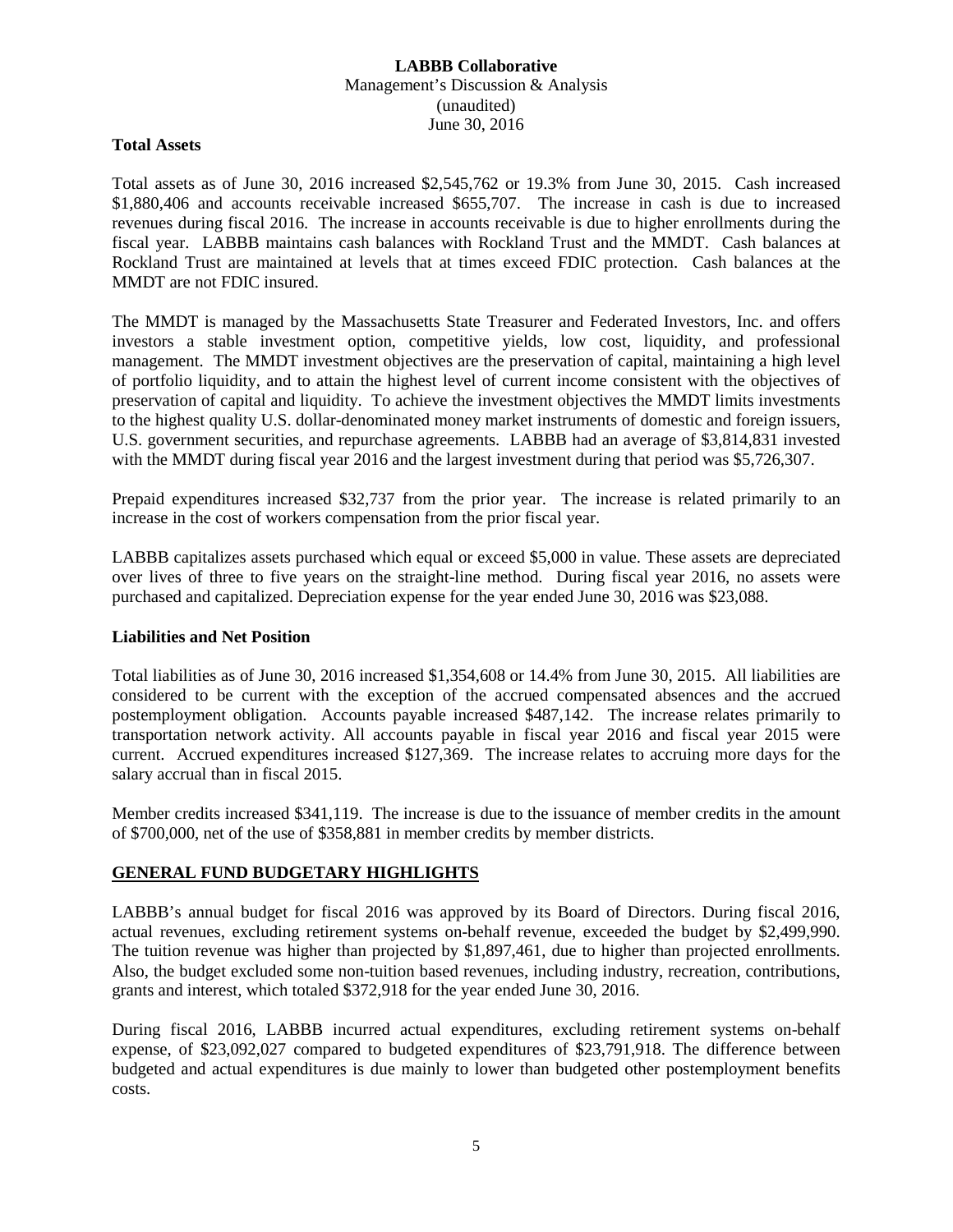#### **KNOWN FACTS, DECISIONS, OR CONDITIONS**

LABBB implemented a new standard from the Government Accounting Standards Board (GASB), Statement No. 45, in fiscal year 2009. The standard relates to the accounting and reporting by employers for postemployment benefits other than pensions. LABBB provides financial support for postemployment health benefits.

LABBB historically recorded the cost of the postemployment health benefits on a "pay as you go" basis. GASB Statement No. 45 requires these costs be recorded on an accrual basis and requires the disclosure of the postemployment health benefit plan's accumulated liabilities in the footnotes to the financial statements. This change significantly increased and accelerated the recording of these costs and significantly impacted LABBB's operating results in fiscal years 2016 and 2015. LABBB recorded a charge in each fiscal year for the estimated annual cost of the program, plus the unfunded prior costs that have accumulated to date. The total charge for fiscal years 2016 and 2015 are \$556,780 and \$556,780 respectively.

LABBB implemented GASB Statement No. 68 in fiscal year 2015. The standard relates to the accounting and financial reporting for pensions. LABBB's employees participate in the Massachusetts Teachers' (MTRS) or State Employees' Retirement System (MSERS), statewide cost-sharing multi-employer defined benefit plans public employee retirement systems (PERS) covering all employees of local school districts within the Commonwealth of Massachusetts ("the Commonwealth").

Educational collaboratives contribute amounts equal to the normal cost of employees' benefits participating in MSERS at a rate established by the Public Employees' Retirement Administration Commission (PERAC), currently 5.6% of covered payroll. The Commonwealth is a nonemployer contributor in MTRS and MSERS and is required by statute to make all actuarially determined employer contributions on behalf of the member employers participating in MTRS. Therefore, the Collaborative is considered to be in a 100% special funding situation as defined by GASB Statement No. 68. Since the employers do not contribute directly to each system beyond the MSERS annual normal cost, there is no net pension liability to recognize. However, the notes to the financial statements must disclose the portion of the nonemployer contributing entities' share of the collective net pension liability that is associated with the employer. In addition, the Collaborative must recognize its portion of the collective pension expense as both revenue and pension expense.

In fiscal 2016, LABBB fully implemented GASB Statement No. 34, *Basic Financial Statements – and Management's Discussion and Analysis – for State and Local Governments* as required by Massachusetts law regarding Collaboratives. This statement requires both government-wide and fund financial statements. Previously, LABBB presented only enterprise fund financial statements. There was no change in the beginning net position on the government-wide financial statements. The opening balance in the governmental fund balance as a result of the cumulative effect of this change in accounting principle was \$10,543,324 as reported on the Statement of Revenues, Expenditures and Changes in Fund Balances.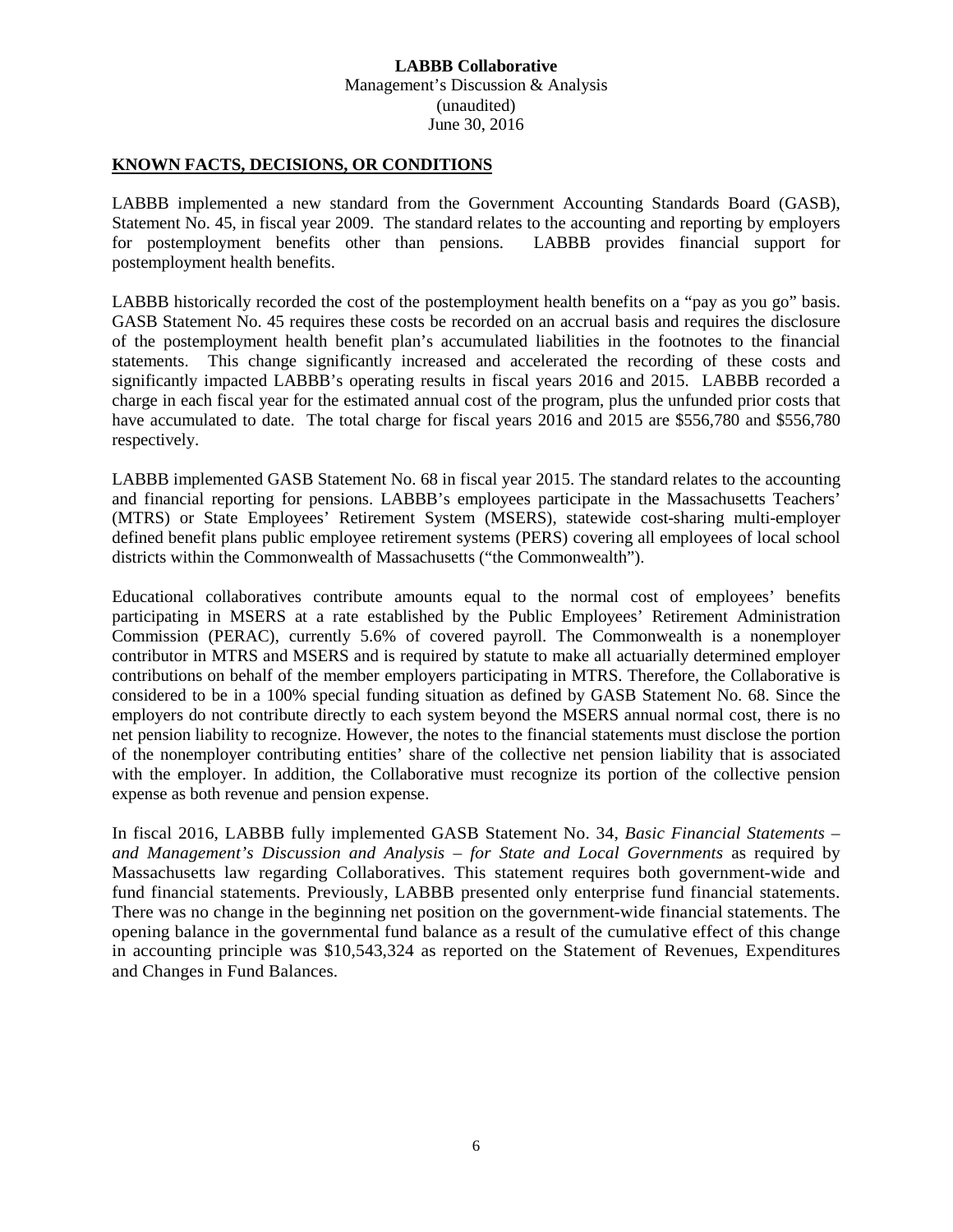Statement of Net Position

June 30, 2016

|                                                   | Governmental<br><b>Activities</b> |
|---------------------------------------------------|-----------------------------------|
| <b>ASSETS</b>                                     |                                   |
| <b>Current Assets</b>                             |                                   |
| Cash and cash equivalents                         |                                   |
| Cash available for operations                     | \$<br>8,423,561                   |
| Cash reserved for postretirement plan obligations | 1,300,000                         |
| Cash reserved for technology and improvements     | 150,000                           |
| Cash set aside for reserve                        | 2,479,782                         |
| Accounts receivable, net                          | 3,048,971                         |
| Prepaid expenses                                  | 247,540                           |
| <b>Total Current Assets</b>                       | 15,649,854                        |
| <b>Non-current Assets</b>                         |                                   |
| Equipment and improvements, net                   | 76,297                            |
| <b>Total Non-current Assets</b>                   | 76,297                            |
| <b>Total Assets</b>                               | \$<br>15,726,151                  |
| <b>LIABILITIES AND NET POSITION</b>               |                                   |
| <b>Current Liabilities</b>                        |                                   |
| Accounts payable                                  | \$<br>503,730                     |
| Accrued expenses                                  | 862,163                           |
| Deferred revenue                                  | 41,148                            |
| Member credits                                    | 2,086,950                         |
| <b>Total Current Liabilities</b>                  | 3,493,991                         |
| <b>Non-current Liabilities:</b>                   |                                   |
| Compensated absences                              | 58,527                            |
| Other postemployment benefits                     | 7,185,183                         |
| <b>Total Long Term Liabilities</b>                | 7,243,710                         |
| <b>Total Liabilities</b>                          | 10,737,701                        |
| <b>Net Position</b>                               |                                   |
| Unrestricted net position:                        |                                   |
| General and other purposes                        | 4,912,153                         |
| Net position invested in capital assets           | 76,297                            |
| <b>Total Net Position</b>                         | 4,988,450                         |
| <b>Total Liabilities and Net Position</b>         | \$<br>15,726,151                  |

The accompanying notes are an integral part of these financial statements.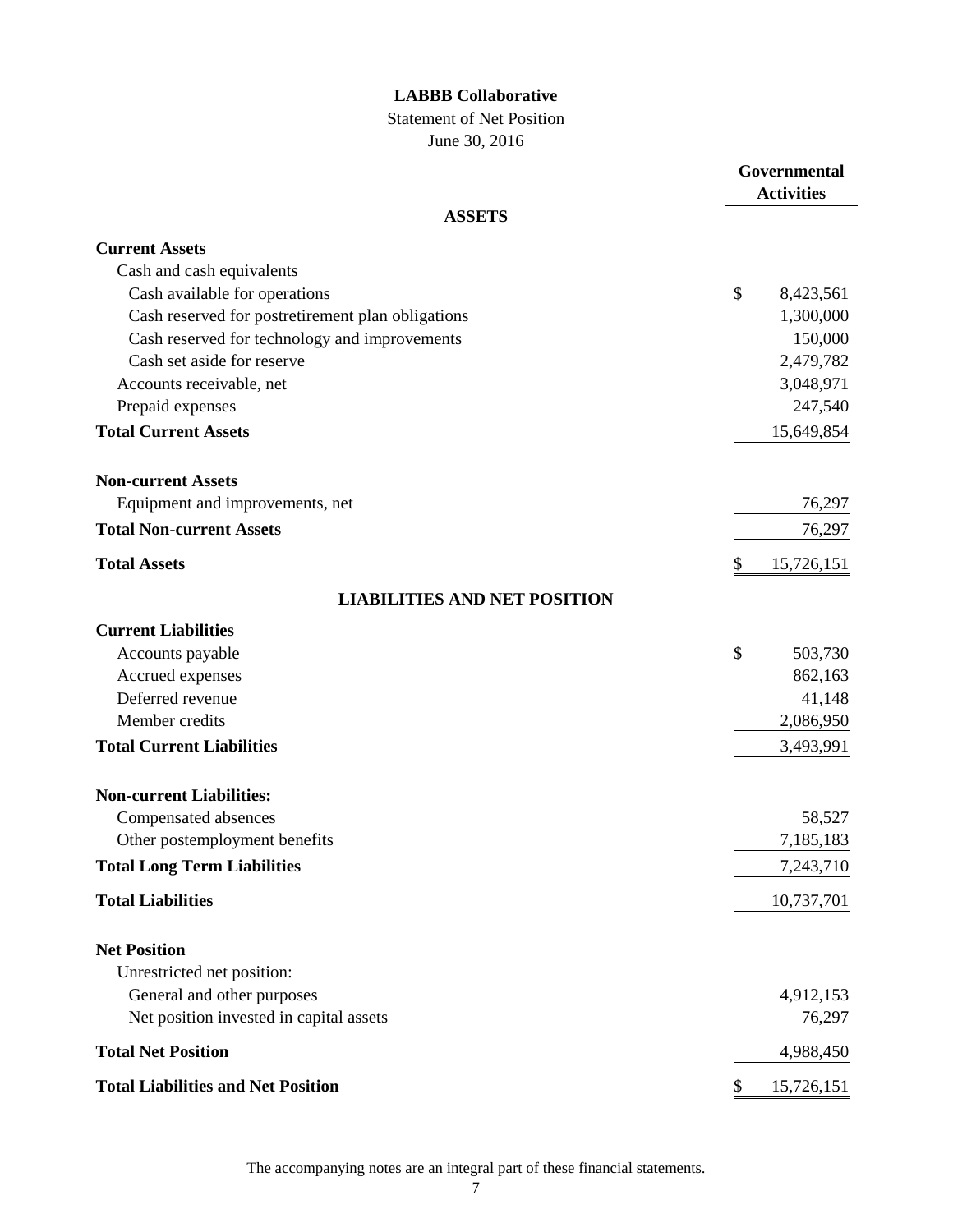# Statement of Activities For the Year Ended June 30, 2016

|                                        |                  |                                       | <b>Program Revenues</b>                                       |                                                                                 |
|----------------------------------------|------------------|---------------------------------------|---------------------------------------------------------------|---------------------------------------------------------------------------------|
| <b>Functions/Programs</b>              | <b>Expenses</b>  | <b>Charges for</b><br><b>Services</b> | <b>Operating</b><br><b>Grants</b> and<br><b>Contributions</b> | Net (Expense)<br><b>Revenue and</b><br><b>Changes in Net</b><br><b>Position</b> |
| <b>Governmental Activities:</b>        |                  |                                       |                                                               |                                                                                 |
| Administration                         |                  |                                       |                                                               |                                                                                 |
|                                        | 1,136,284<br>\$. | $\mathbb{S}$                          | $\boldsymbol{\mathsf{S}}$                                     | (1, 136, 284)<br>$\mathcal{S}$                                                  |
| Educational and instructional          | 16,335,111       | 19,927,755                            | 16,708                                                        | 3,609,352                                                                       |
| Transportation                         | 5,462,149        | 5,441,307                             |                                                               | (20, 842)                                                                       |
| Intergovernmental revenue and expense  | 3,018,787        |                                       | 3,018,787                                                     |                                                                                 |
| Other postemployment benefits          | 556,780          |                                       |                                                               | (556,780)                                                                       |
| Depreciation and amortization          | 23,088           |                                       |                                                               | (23,088)                                                                        |
| <b>Total Governmental Activities</b>   | \$26,532,199     | \$25,369,062                          | \$<br>3,035,495                                               | 1,872,358                                                                       |
| <b>General Revenue:</b>                |                  |                                       |                                                               |                                                                                 |
| Interest                               |                  |                                       |                                                               | 17,764                                                                          |
| Other                                  |                  |                                       |                                                               | 1,032                                                                           |
| Credits to member districts            |                  |                                       |                                                               | (700,000)                                                                       |
| <b>Total General Revenue</b>           |                  |                                       |                                                               | (681, 204)                                                                      |
| <b>Change in Net Position</b>          |                  |                                       |                                                               | 1,191,154                                                                       |
| <b>Net Position, Beginning of Year</b> |                  |                                       |                                                               | 3,797,296                                                                       |
| <b>Net Position, End of Year</b>       |                  |                                       |                                                               | 4,988,450<br>S                                                                  |

The accompanying notes are an integral part of these financial statements.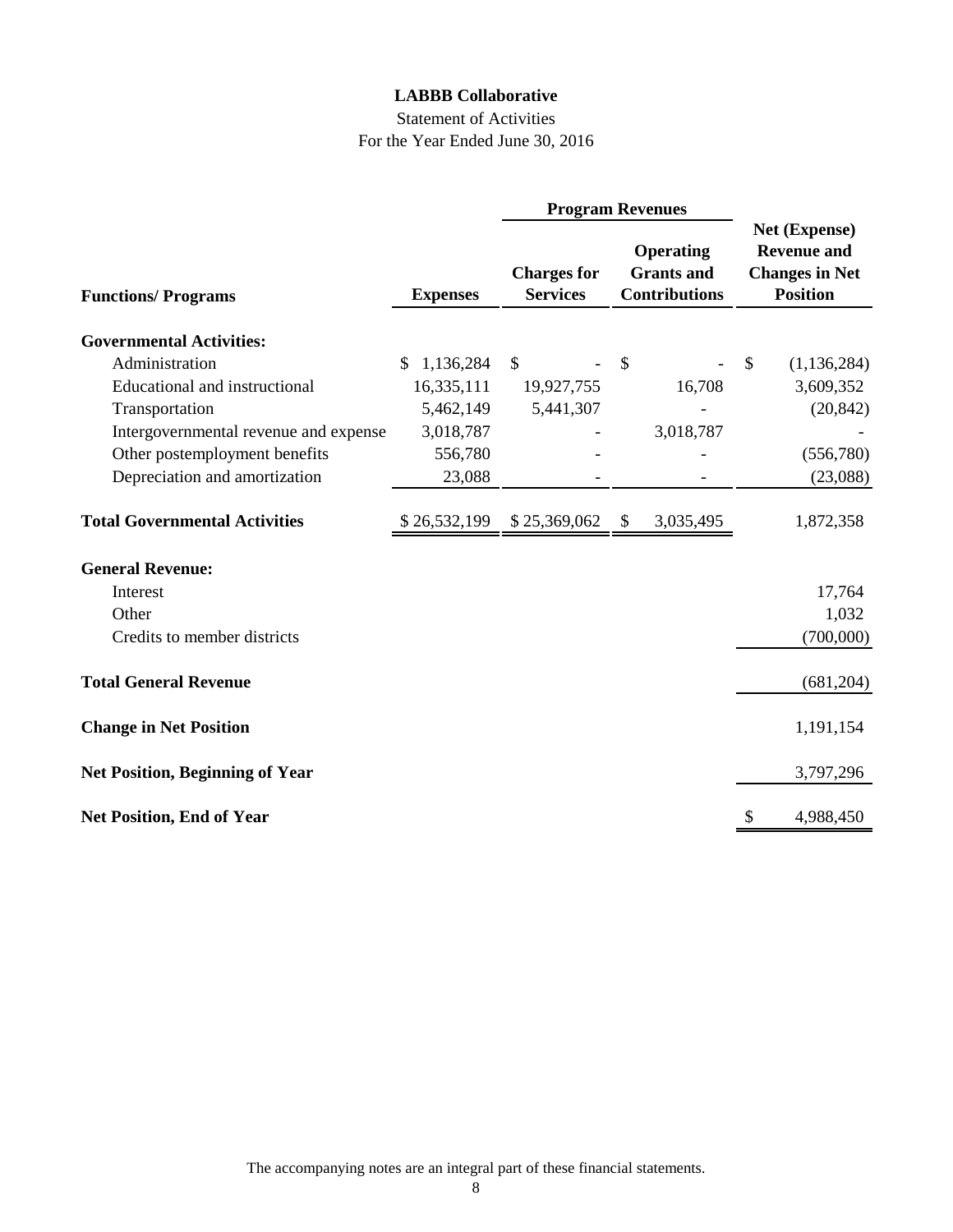# Balance Sheet Governmental Funds June 30, 2016

|                                                   |               | <b>General Fund</b> | Nonmajor<br>Governmental<br><b>Funds</b> |    | <b>Total</b><br>Governmental<br><b>Funds</b> |
|---------------------------------------------------|---------------|---------------------|------------------------------------------|----|----------------------------------------------|
|                                                   | <b>ASSETS</b> |                     |                                          |    |                                              |
| Cash and cash equivalents                         |               |                     |                                          |    |                                              |
| Cash available for operations                     | \$            | 8,423,561           | \$                                       | \$ | 8,423,561                                    |
| Cash reserved for postretirement plan obligations |               | 1,300,000           |                                          |    | 1,300,000                                    |
| Cash reserved for technology and improvements     |               | 150,000             |                                          |    | 150,000                                      |
| Cash set aside for reserve                        |               | 2,479,782           |                                          |    | 2,479,782                                    |
| Accounts receivable, net                          |               | 3,048,971           |                                          |    | 3,048,971                                    |
| Prepaid expenses                                  |               | 247,540             |                                          |    | 247,540                                      |
| <b>Total Assets</b>                               | \$            | 15,649,854          | \$                                       | \$ | 15,649,854                                   |
| <b>LIABILITIES AND FUND BALANCES</b>              |               |                     |                                          |    |                                              |
| <b>Liabilities:</b>                               |               |                     |                                          |    |                                              |
| Accounts payable                                  | \$            | 503,730             | \$                                       | \$ | 503,730                                      |
| Accrued expenses                                  |               | 862,163             |                                          |    | 862,163                                      |
| Deferred revenue                                  |               | 41,148              |                                          |    | 41,148                                       |
| Member credits                                    |               | 2,086,950           |                                          |    | 2,086,950                                    |
| <b>Total Liabilities</b>                          |               | 3,493,991           |                                          |    | 3,493,991                                    |
| <b>Fund Balances:</b>                             |               |                     |                                          |    |                                              |
| Nonspendable                                      |               |                     |                                          |    |                                              |
| Restricted                                        |               |                     |                                          |    |                                              |
| Committed                                         |               |                     |                                          |    |                                              |
| Assigned                                          |               | 3,929,782           |                                          |    | 3,929,782                                    |
| Unassigned                                        |               | 8,226,081           |                                          |    | 8,226,081                                    |
| <b>Total Fund Balances</b>                        |               | 12,155,863          |                                          |    | 12,155,863                                   |
| <b>Total Liabilities and Fund Balances</b>        | \$            | 15,649,854          | \$                                       | \$ | 15,649,854                                   |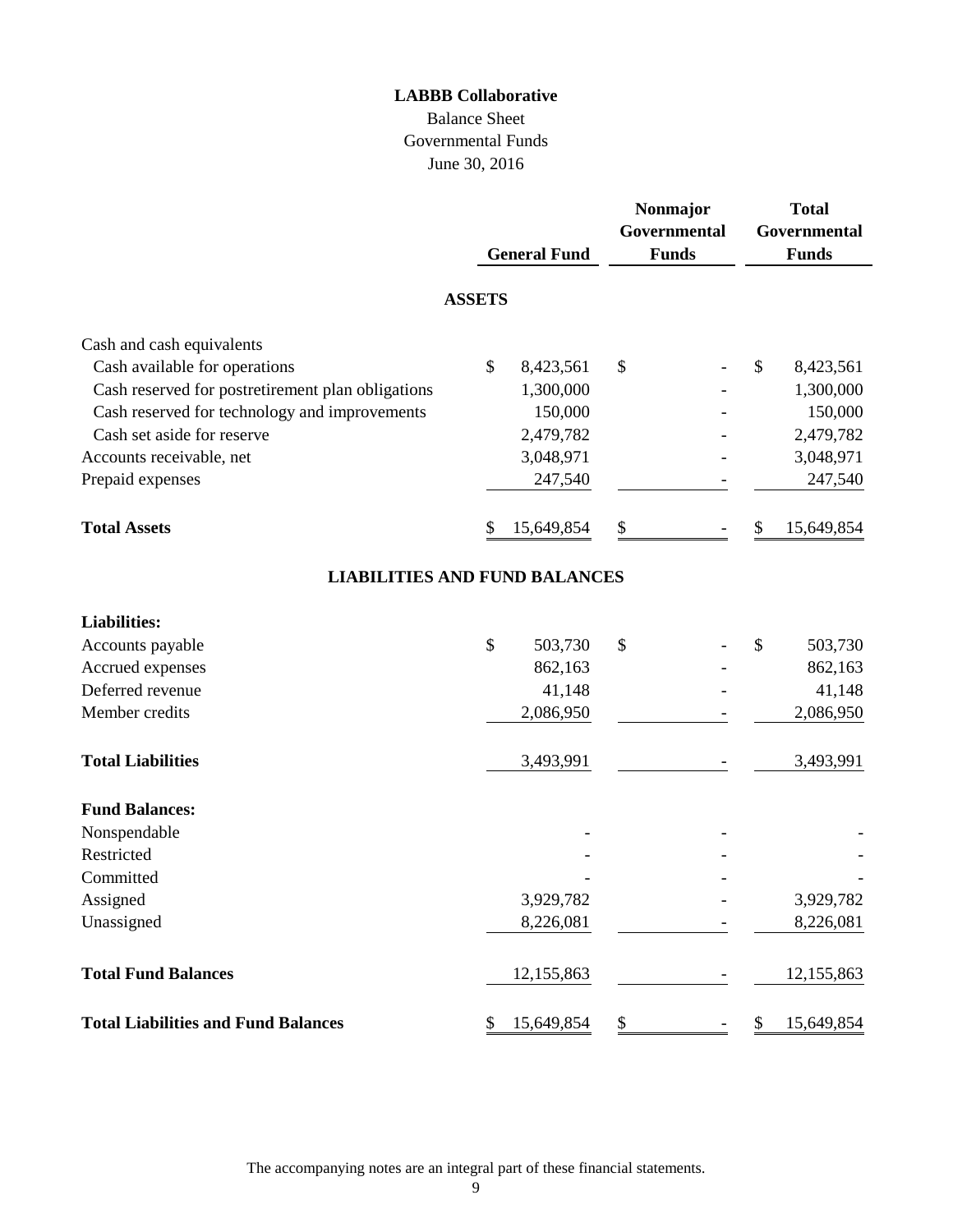Reconciliation of the Governmental Funds Balance Sheet to the Statement of Net Position June 30, 2016

| <b>Total fund balances, governmental funds</b>                                                                                                                                                                                                                   | \$12,155,863  |
|------------------------------------------------------------------------------------------------------------------------------------------------------------------------------------------------------------------------------------------------------------------|---------------|
| Amounts reported for governmental activities in the Statement of Net Position are<br>different because:                                                                                                                                                          |               |
| Capital assets, net of related debt, used in governmental activities are not current<br>financial resources and therefore are not reported in this fund financial statement,<br>but are reported in the governmental activities of the Statement of Net Position | 76,297        |
| The compensated absences liabilty is not a current obligation and therefore is not<br>reported in this fund financial statement, but is reported in the governmental activities<br>of the Statement of Net Position.                                             | (58, 527)     |
| The Other postemployment benefit (OPEB) liability is not a current obligation and<br>therefore is not reported in this fund financial statement, but is reported in the<br>governmental activities of the Statement of Net Position.                             | (7, 185, 183) |
| <b>Net Position of Governmental Activities</b>                                                                                                                                                                                                                   | 4,988,450     |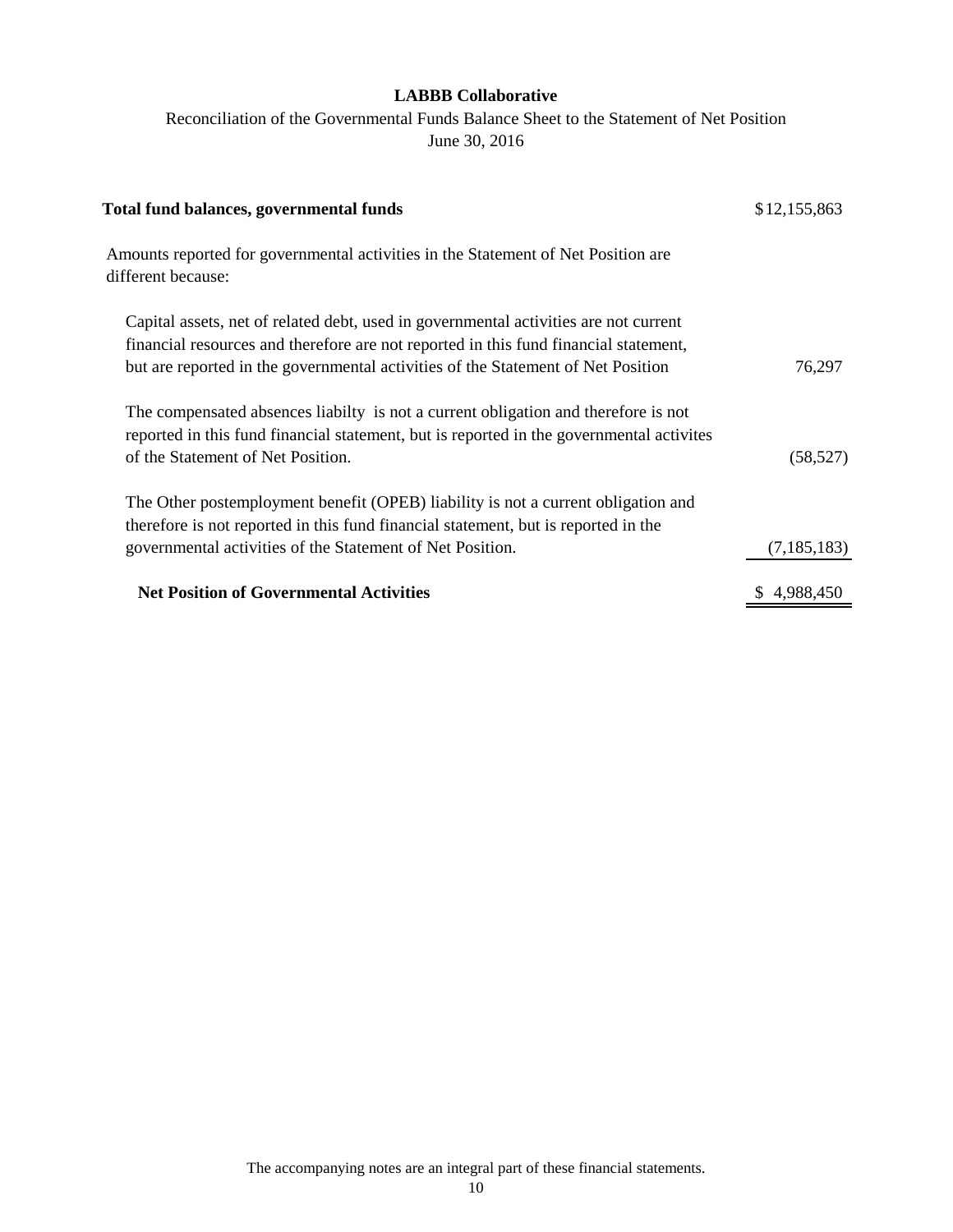# Statement of Revenues, Expenditures and Changes in Fund Balances Governmental Funds For the Year Ended June 30, 2016

|                                                                                          |                             | <b>Nonmajor</b>     | Total                      |
|------------------------------------------------------------------------------------------|-----------------------------|---------------------|----------------------------|
|                                                                                          |                             | <b>Governmental</b> | Governmental               |
|                                                                                          | <b>General Fund</b>         | <b>Funds</b>        | <b>Funds</b>               |
| <b>Revenues:</b>                                                                         |                             |                     |                            |
| Tuition revenue                                                                          | $\mathcal{S}$<br>19,344,076 | \$                  | $\mathbb{S}$<br>19,344,076 |
| Industry revenue                                                                         | 209,409                     |                     | 209,409                    |
| Recreation revenue                                                                       | 130,762                     |                     | 130,762                    |
| Transportation revenue                                                                   | 5,441,307                   |                     | 5,441,307                  |
| Contributions                                                                            | 8,038                       |                     | 8,038                      |
| Grants and contracts                                                                     | 5,913                       |                     | 5,913                      |
| Home services revenue                                                                    | 246,265                     |                     | 246,265                    |
| Intergovernmental revenue                                                                | 3,018,787                   |                     | 3,018,787                  |
| Interest                                                                                 | 17,764                      |                     | 17,764                     |
| Other                                                                                    | 1,032                       |                     | 1,032                      |
| Credits to member districts                                                              | (700,000)                   |                     | (700,000)                  |
| <b>Total Revenues</b>                                                                    | 27,723,353                  |                     | 27,723,353                 |
| <b>Expenditures:</b>                                                                     |                             |                     |                            |
| Administration                                                                           | 1,123,437                   |                     | 1,123,437                  |
| Educational and instructional                                                            | 16,335,111                  |                     | 16,335,111                 |
| Transportation expense                                                                   | 5,462,149                   |                     | 5,462,149                  |
| Other postemployment benefits                                                            | 171,330                     |                     | 171,330                    |
| Intergovernmental expense                                                                | 3,018,787                   |                     | 3,018,787                  |
| <b>Total Expenditures</b>                                                                | 26,110,814                  |                     | 26,110,814                 |
| <b>Net Change in Fund Balances</b>                                                       | 1,612,539                   |                     | 1,612,539                  |
| <b>Fund Balances, Beginning of Year -</b><br>cumulative effect of a change in accounting |                             |                     |                            |
| principle (see Note A)                                                                   | 10,543,324                  |                     | 10,543,324                 |
| <b>Fund Balances, End of Year</b>                                                        | 12,155,863<br>\$            | \$                  | \$<br>12,155,863           |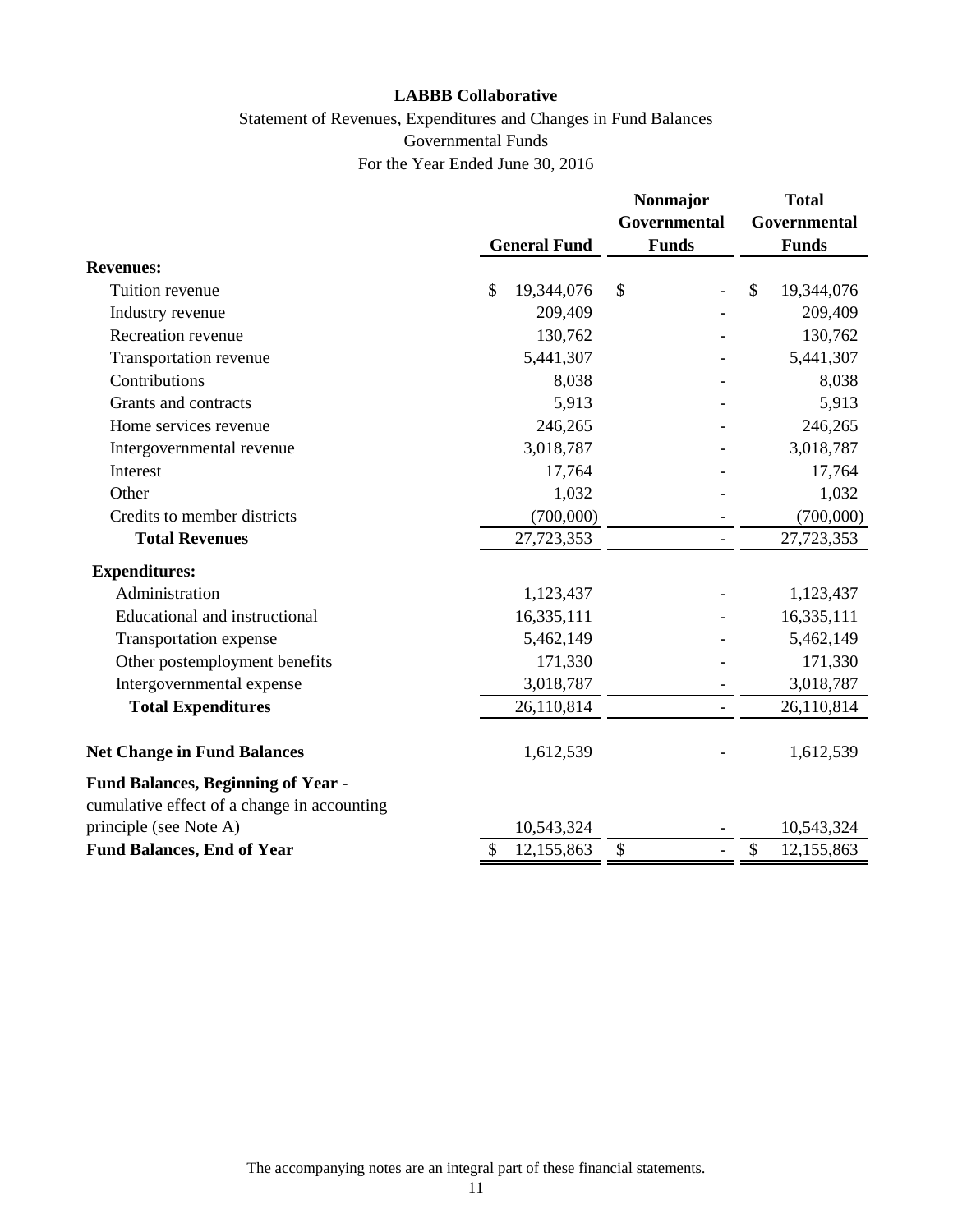Reconciliation of the Statement of Revenues, Expenditures and Changes in Fund Balances of Governmental Funds to the Statement of Activities For the Year Ended June 30, 2016

| Net change in fund balances - total governmental funds                                                                                                                                                                                                                                                                                  | \$<br>1,612,539 |
|-----------------------------------------------------------------------------------------------------------------------------------------------------------------------------------------------------------------------------------------------------------------------------------------------------------------------------------------|-----------------|
| Amounts reported for governmental activities in the Statement of Activities are<br>different because:                                                                                                                                                                                                                                   |                 |
| Governmental funds report outlays for capital assets as expenditures because<br>such outlays use current financial resources. In contrast, the Statement of<br>Activitities reports only a portion of the outlay as expense. The outlay is allocated<br>over the assets' estimated useful lives as depreciation expense for the period. |                 |
| Depreciation                                                                                                                                                                                                                                                                                                                            | (23,088)        |
| Governmental funds do not report certain expenses because they do not require<br>the use of current financial resources. In contrast, the Statement of Activities<br>reports such expenses.                                                                                                                                             |                 |
| Compensated absences                                                                                                                                                                                                                                                                                                                    | (12, 847)       |
| Other postemployment benefits reported in the Statement of Activities do not<br>require the use of current financial resources and, therefore, are not reported as<br>expenditures in the governmental funds.                                                                                                                           |                 |
| Net change in other postemployment benefits (OPEB) accrual                                                                                                                                                                                                                                                                              | (385, 450)      |
| Change in net position of governmental activities                                                                                                                                                                                                                                                                                       | \$1,191,154     |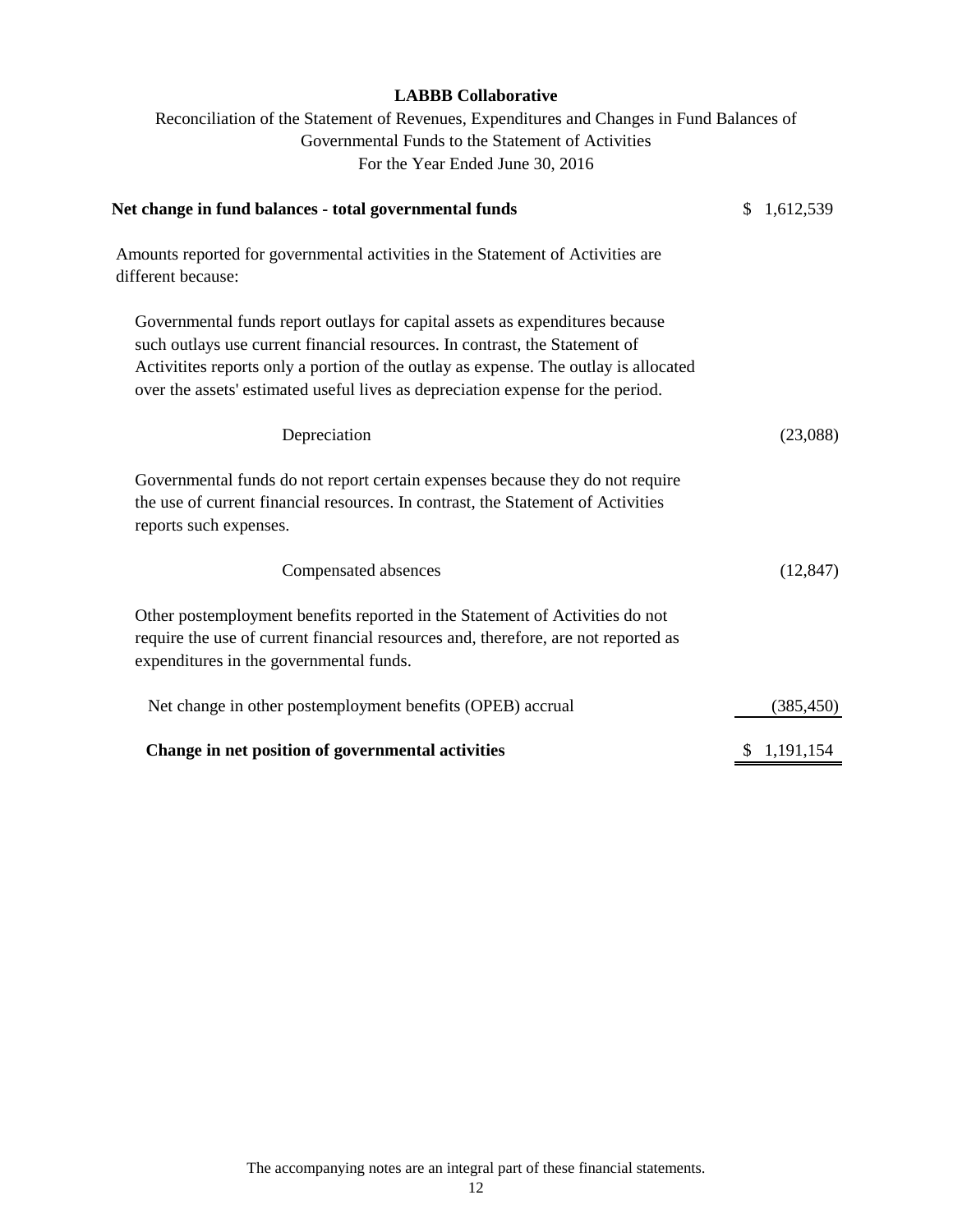# **LABBB Collaborative** Notes to Financial Statements

June 30, 2016

## **NOTE A – ORGANIZATION AND SUMMARY OF SIGNIFICANT ACCOUNTING POLICIES**

## **Organization**

LABBB Collaborative ("LABBB") is an educational collaborative organized under Chapter 40 of the general laws of the Commonwealth of Massachusetts. LABBB was entered into by the school committees of Lexington, Arlington and Burlington in April 1974, with the addition of Bedford in May 1980 and Belmont in July 1995. LABBB provides special education services and programs, as defined in the Regulations under Chapter 766, to students aged 3 to 21, with moderate to severe special needs.

LABBB is related to EDCO Collaborative ("EDCO") through common board members. Four members of EDCO's Board hold four of the five board seats of LABBB. EDCO obtains service fee income from LABBB for certain financial services. LABBB operates as a separate, independent, special education collaborative. Component units are included in the reporting entity if their operational and financial relationships with the reporting entity are significant. Pursuant to these criteria, LABBB did not identify EDCO as a component unit requiring inclusion in the accompanying financial statements.

A summary of accounting policies consistently applied in the financial statements follows:

# **Basis of Presentation**

LABBB's financial statements are prepared in accordance with accounting principles generally accepted in the United States of America "(GAAP)". The Governmental Accounting Standards Board "(GASB)" is responsible for establishing GAAP for state and local governments through its pronouncements (Statements and Interpretations). The more significant accounting policies established in GAAP and used by LABBB are discussed below.

LABBB's basic financial statements include both government-wide (reporting LABBB as a whole) and fund financial statements (reporting LABBB's major funds). Both the government-wide and fund financial statements categorize primary activities as either governmental or business type. Governmental activities are generally financed through intergovernmental assessments or other nonexchange transactions. LABBB does not have any activities classified as business type activities.

## *Cumulative effect of change in accounting principle*

LABBB has fully implemented GASB Statement No. 34, *Basic Financial Statements – and Management's Discussion and Analysis – for State and Local Governments* as required by Massachusetts law regarding Collaboratives. This statement requires both government-wide and fund financial statements. Previously, LABBB presented only enterprise fund financial statements. There was no change in the beginning net position on the government-wide financial statements. The opening balance in the governmental fund balance as a result of the cumulative effect of this change in accounting principle was \$10,543,324 as reported on the Statement of Revenues, Expenditures and Changes in Fund Balances.

## *Government-wide Financial Statements*

In the government-wide Statement of Net Position, governmental columns are presented on a consolidated basis and are reported on a full accrual, economic resource basis, which recognizes all longterm assets, receivables and deferred outflows of resources, as well as long-term liabilities, deferred inflows of resources and other liabilities reported on a full accrual basis. LABBB's net position is reported in three parts—net investment in capital assets; restricted, as applicable; and unrestricted. LABBB first utilizes restricted resources to finance qualifying activities.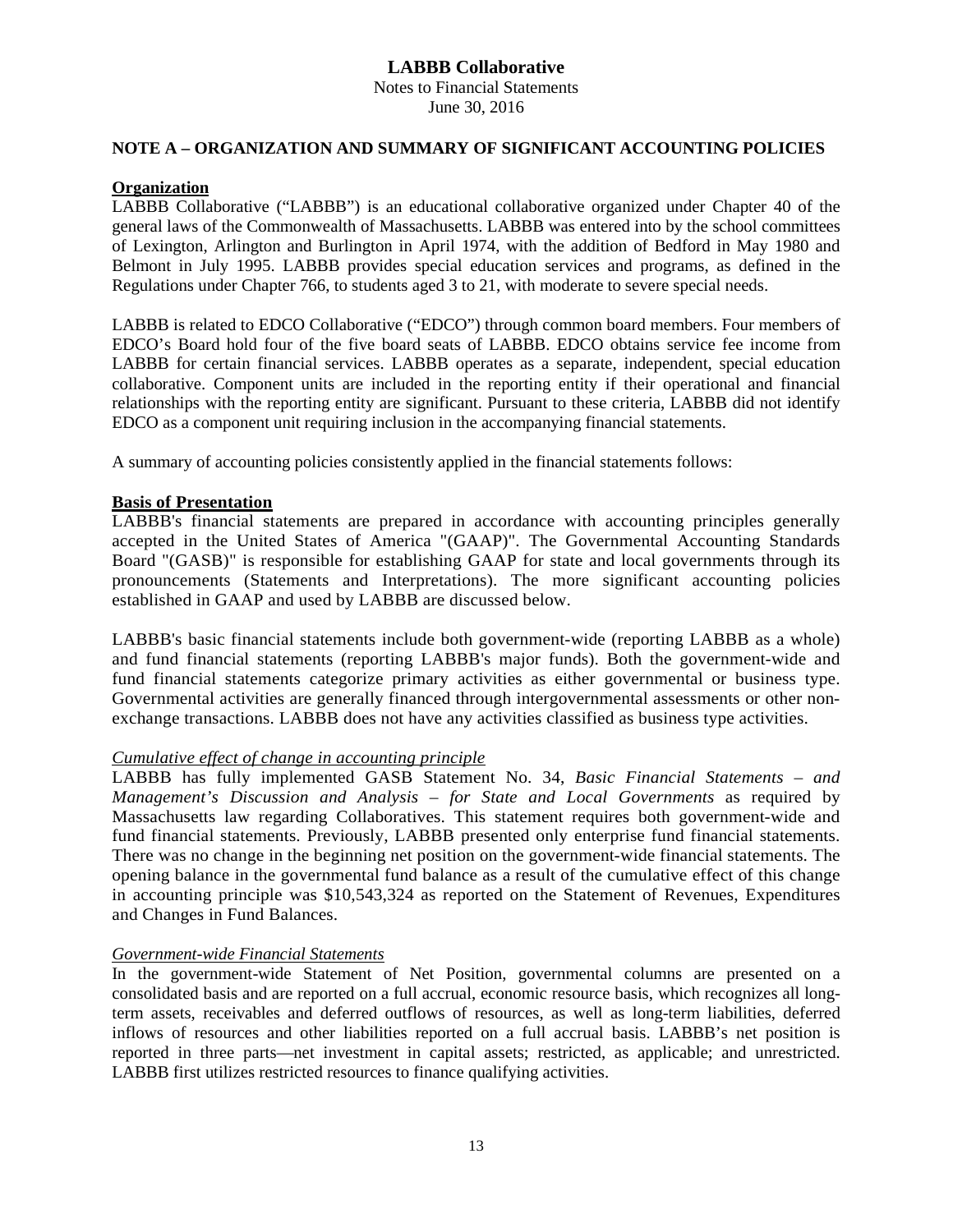Notes to Financial Statements June 30, 2016

## **NOTE A –** *continued*

The government-wide Statement of Activities demonstrates the degree to which the direct expenses of a given function or segment are offset by program revenues. Direct expenses are those that are clearly identifiable with a specific function or segment. LABBB does not allocate indirect expenses to functions in the statement of Activities. Program revenues included charges to customers or applicants who purchase, use or directly benefit from goods, services or privileges provided by a given function or segment and grants and contributions that are restricted to meeting the operational or capital requirements of a particular function or segment. Assessments and other items not properly included among program revenues are reported instead as general revenues.

The government-wide focus is more on the sustainability of LABBB as an entity and the change in LABBB's net position resulting from the current year's activities.

#### *Fund Financial Statements*

Fund financial statements of the reporting entity are organized into funds each of which are considered to be separate accounting entities. Each fund is accounted for by providing a separate set of self-balancing accounts, which constitute its assets, liabilities, fund balance, revenues and expenditures.

The emphasis in fund financial statements is on the major funds in the governmental activities categories. GASB pronouncements set forth minimum criteria (percentage of the assets and deferred outflows of resources, liabilities and deferred inflows of resources, revenues or expenditures/expenses of either fund category or the governmental and enterprise combined) for the determination of major funds. LABBB may electively add funds, as major funds, which have specific community focus. The nonmajor funds are combined in a column in the fund financial statements.

The following governmental fund types are used by LABBB - LABBB does not use proprietary funds:

## Governmental Funds:

The focus of the governmental funds' measurement (in the fund statements) is upon determination of financial position and changes in financial position (sources, uses, and balances of financial resources) rather than upon net income. The following is a description of the governmental funds of LABBB:

*General fund* - is the general operating fund of LABBB. It is used to account for all financial resources not accounted for and reported in another fund.

*Non-major governmental funds* - consist of other special revenue and permanent funds that are aggregated and presented in the non-major governmental funds column on the government funds financial statements.

## **Basis of Accounting and Measurement Focus**

LABBB's government-wide financial statements are presented using the economic resources measurement focus and the accrual basis of accounting. Under the accrual basis of accounting, revenues are recognized when earned and expenses are recorded when the liability is incurred or economic asset used. Revenues, expenses, gain, losses, assets, and liabilities resulting from exchange and exchange-like transactions are recognized when the exchange takes place.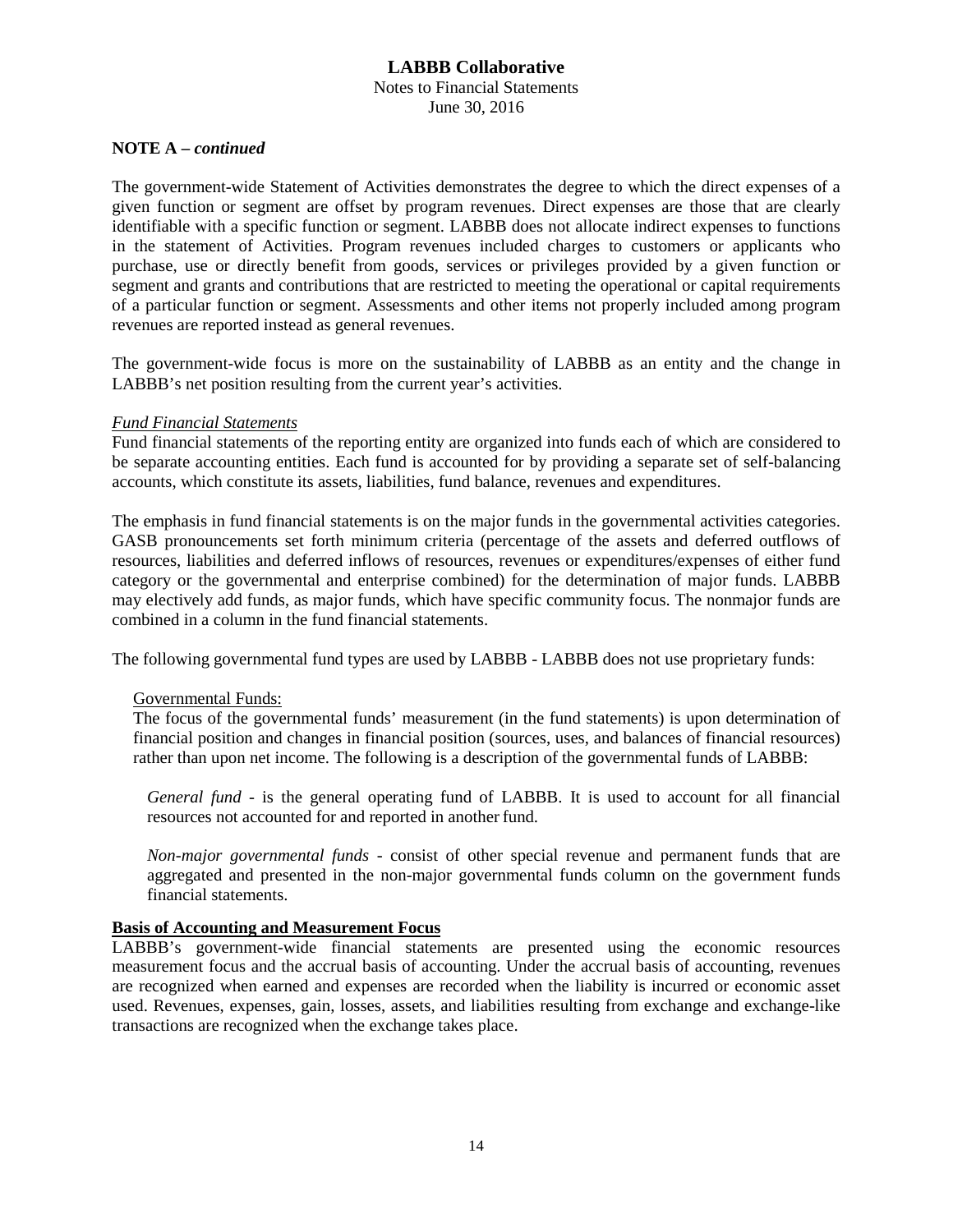#### **LABBB Collaborative** Notes to Financial Statements June 30, 2016

# **NOTE A –** *continued*

LABBB's governmental funds financial statements are reported using the current financial resources measurement focus and the modified accrual basis of accounting. Under the modified accrual basis of accounting, revenues are recorded when susceptible to accrual, i.e., both measurable and available. Available means collectible within the current period or soon enough thereafter to be used to pay liabilities of the current period. Expenditures are recorded when the related fund liability is incurred, except for unmatured interest on long-term debt, judgments, compensated absences and pension expenditures, which are recorded as a fund liability when expected to be paid with expendable available financial resources.

#### **Revenues**

Expenditure-driven programs currently reimbursable are recognized as revenue when the qualifying expenditures have been incurred and the amounts are available. Charges for services provided to other education agencies and private parties are recognized as revenue when services are provided. Amounts owed to LABBB for services already performed, which are not available are recorded as receivables. Amounts received prior to the entitlement period are recorded as unearned revenue. Revenues susceptible to accrual include expenditure-driven programs and interest income.

#### **Cash and Cash Equivalents**

Cash equivalents include cash balances maintained in checking accounts and money market accounts. For purposes of the statement of cash flows, LABBB considers all highly liquid instruments purchased with a maturity of three months or less to be cash equivalents.

LABBB maintains cash and cash equivalent balances at two institutions located in Massachusetts. Bank accounts are insured by the Federal Deposit Insurance Corporation up to \$250,000. LABBB's cash balances, at times, may exceed federally insured limits. LABBB monitors its exposure associated with cash and cash equivalents and has not experienced any losses in such accounts. LABBB also maintains cash and cash equivalents at the Massachusetts Municipal Depository Trust which is collateralized by its underlying assets.

The Board of Directors of LABBB has set aside cash in reserve for its postemployment plan obligations, technology and improvements, and an additional reserve for operations. The reserve for its postemployment plan obligations (see Note G) is based on an amount the Board of Directors deems acceptable on an annual basis and the reserve for operations is based on 10% of LABBB's next fiscal year budget (see Note I), as approved by the Board of Directors. As of June 30, 2016, the cash reserved for postemployment plan obligations was \$1,300,000, for technology and improvements was \$150,000, and for operations was \$2,479,782.

#### **Accounts Receivable**

Accounts receivable are carried at their net realized value. Management estimates the allowance for doubtful accounts by identifying troubled accounts and by using historical experience applied to an aging of accounts. Accounts receivable are written off when deemed uncollectible. Recoveries of accounts receivable previously written off are recorded as revenue when received. At June 30, 2016, management has recorded an allowance for doubtful accounts of \$64,506.

#### **Equipment and Improvements**

Equipment is stated at cost at the date of acquisition. Depreciation is provided in amounts sufficient to allocate the cost of depreciable assets to operations over their estimated service lives on the straight-line basis. Expenditures for repairs and maintenance are charged to expense as incurred. Equipment and improvements are being depreciated over useful lives ranging from three to five years.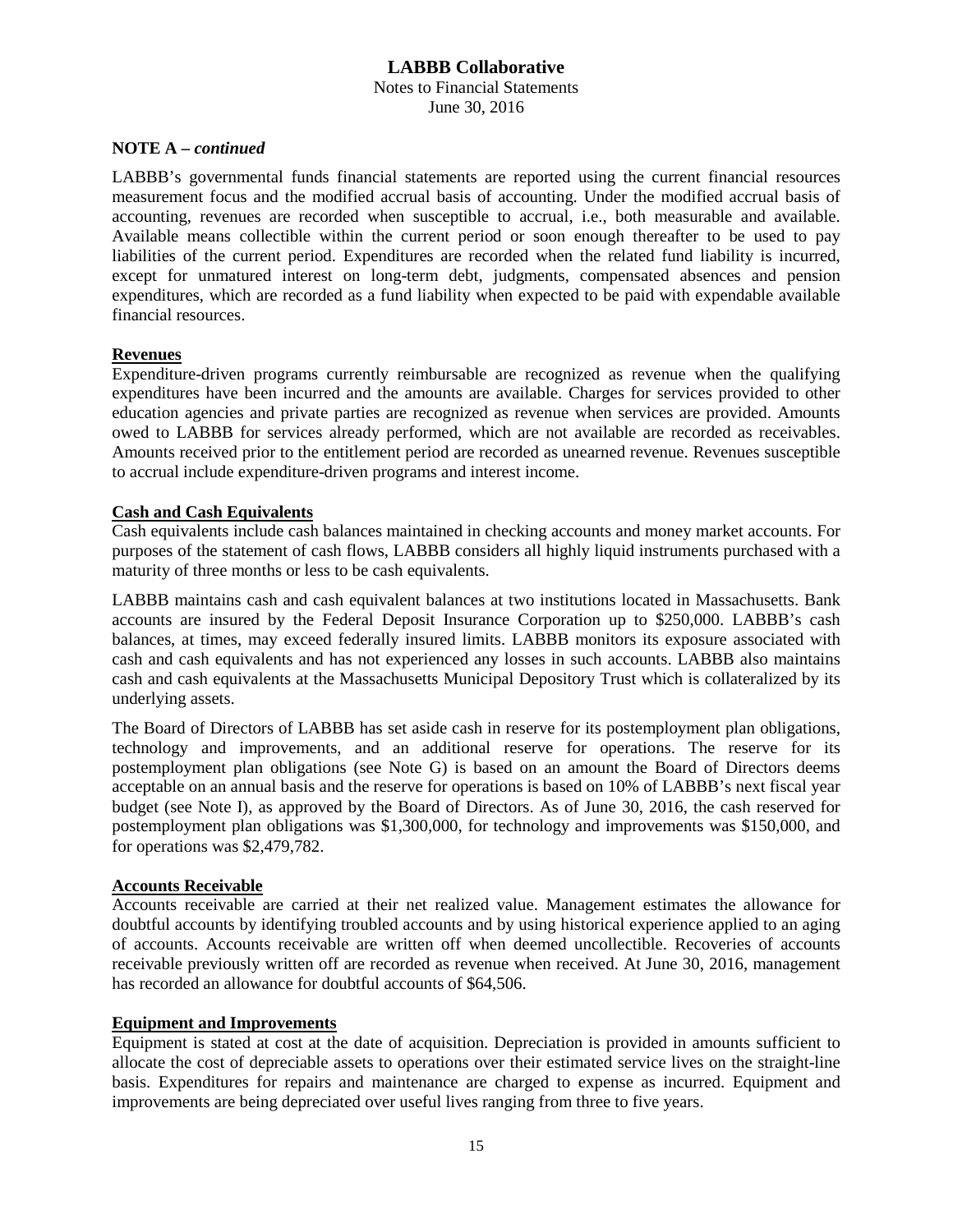Notes to Financial Statements June 30, 2016

#### **NOTE A –** *continued*

## **Deferred Revenue**

Deferred revenue consists primarily of amounts received from cities and towns for programs in which services have not yet been provided under the terms of the agreement.

#### **Member Credits**

The member school districts have elected to make a portion of current and prior year surpluses available to them for future application to service and tuition billings. Member credits are recognized as obligations when approved by the board. During 2016, no new credits were issued to the member districts. All five member school districts have available credits totaling \$2,086,950 at June 30, 2016.

#### **Compensated Absences**

It is LABBB's policy to permit certain employees to accumulate earned but unused vacation pay benefits up to specified limits. Employees may use this time in addition to other vacation time earned each year. Unused time is paid to the employee upon termination or retirement. Compensated absences are recorded as a non-current liability in the Statement of Net Position.

#### **Postemployment Healthcare Plan**

LABBB follows standards which require the recognition and disclosure of the liability for benefits of current and former employees, as calculated in an actuarial study, over a period not to exceed thirty years, as well as the disclosure of actuarial assumptions and methods used (see Note G).

#### **Equity Classifications**

#### *Government-wide Statements*

Equity is classified as net positon and displayed in three components:

*Net position invested in capital assets* **–** Consists of capital assets including restricted capital assets net of accumulated depreciation and reduced by the outstanding balances of any bonds, mortgages, notes or other borrowings that are attributed to the acquisition, construction or improvement of those assets. If there are significant unspent related debt proceeds at year-end the portion of the debt attributable to the unspent proceeds are not included in the calculation or invested in capital assets. LABBB has no bonded debt on Capital assets at June 30, 2016.

*Restricted net position (as applicable)* **–** Consists of net position with constraints placed on the use either by (1) external groups such as creditors, grantors, contributors or laws or regulations of other government or, (2) law through constitutional provisions or enabling legislation.

*Unrestricted net position – general and other purposes* **–** All other net position that do not meet the definition of "restricted" or "invested in capital assets, net of related debt."

## *Fund Financial Statements*

Governmental fund equity is classified as fund balance. Fund balance in the fund financial statements is classified as nonspendable, restricted, committed, assigned or unassigned as described below:

*Nonspendable*: consists of amounts that cannot be spent because they are either (a) not in spendable form or (b) legally or contractually required to be maintained intact.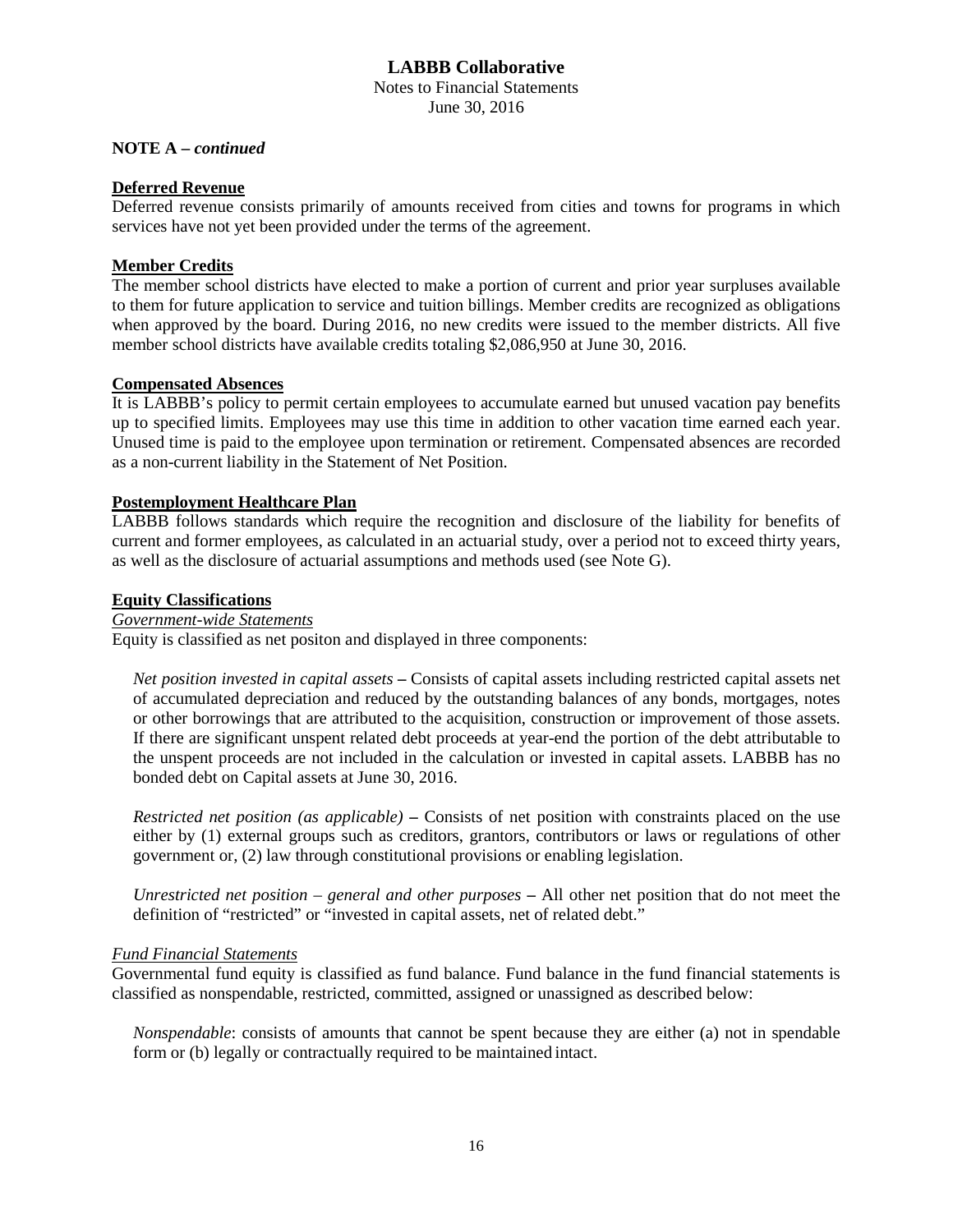# **LABBB Collaborative** Notes to Financial Statements June 30, 2016

#### **NOTE A –** *continued*

*Restricted*: Amounts that can be used only for specific purposes because of (a) constitutional provisions or enabling legislation or (b) externally imposed constraints. (External constraints might be imposed by creditors, grantors, contributors, or even the laws or regulations of other governments.)

*Committed*: Amounts that can be used only for specific purposes because of a formal action by the government's highest level of decision-making authority (Board of Directors). This classification might also include contractual obligations if existing resources have been committed for use in satisfying those contractual requirements.

*Assigned*: Amounts intended to be used for specific purposes but that do not meet the criteria to be classified as restricted or committed. Intent can be stipulated by the governing body, another body (such as a finance committee), or by an official to whom authority has been given.

*Unassigned*: This is residual classification for the General Fund – that is, everything that is not in another classification or in another fund. The General Fund is the only governmental fund that can report a positive unassigned fund balance. Other governmental funds might have a negative unassigned fund balance as a result of overspending for specific purposes for which amounts have been restricted, committed, or assigned.

LABBB's spending policy is to spend restricted fund balance first, followed by committed, assigned and unassigned fund balance.

#### **Functional Allocation of Expenses**

Fringe benefit and administrative costs have been allocated to functions based on a percentage of salary cost and have been summarized on a functional basis in the statement of revenues, expenses and changes in net position. Accordingly, these costs have been allocated among the programs and supporting services benefited.

#### **Use of Estimates**

The preparation of financial statements in conformity with U.S. generally accepted accounting principles requires management to make estimates and assumptions that affect the reported amounts of assets and liabilities and the disclosure of contingent assets and liabilities at the date of the financial statements and reported amounts of revenues and expenses during the reporting period. Actual results could differ from those estimates and assumptions. Significant management estimates included in the financial statements relate to the allowance for doubtful accounts receivable, useful lives of depreciable assets, fair value of certain investments, measurement of actuarial obligations for defined postemployment health care benefits, and the allocations of common expenses over program functions.

#### **Income Tax Status**

LABBB was established under Chapter 40 Section 4(e) under the general laws of Massachusetts and is therefore generally exempt from income taxes under Section 115 of the Internal Revenue Code. Accordingly, no provision for income taxes is made in the financial statements.

#### **Uncertain Tax Positions**

LABBB accounts for the effect of any uncertain tax positions based on a "more likely than not" threshold to the recognition of the tax positions being sustained on the technical merits of the position under scrutiny by the applicable taxing authority. If a tax position or positions are deemed to result in uncertainties of those positions, the unrecognized tax benefit is estimated based on a "cumulative probability assessment" that aggregates the estimated tax liability for all uncertain tax positions. LABBB has identified its tax status as a tax-exempt entity as its only significant tax position; however, LABBB has determined that such tax position does not result in an uncertainty requiring recognition. LABBB is not currently under examination by any taxing jurisdiction. As a Chapter 40 government entity, LABBB is exempt from filing certain non-profit filings and, accordingly, there are no returns currently open for examination.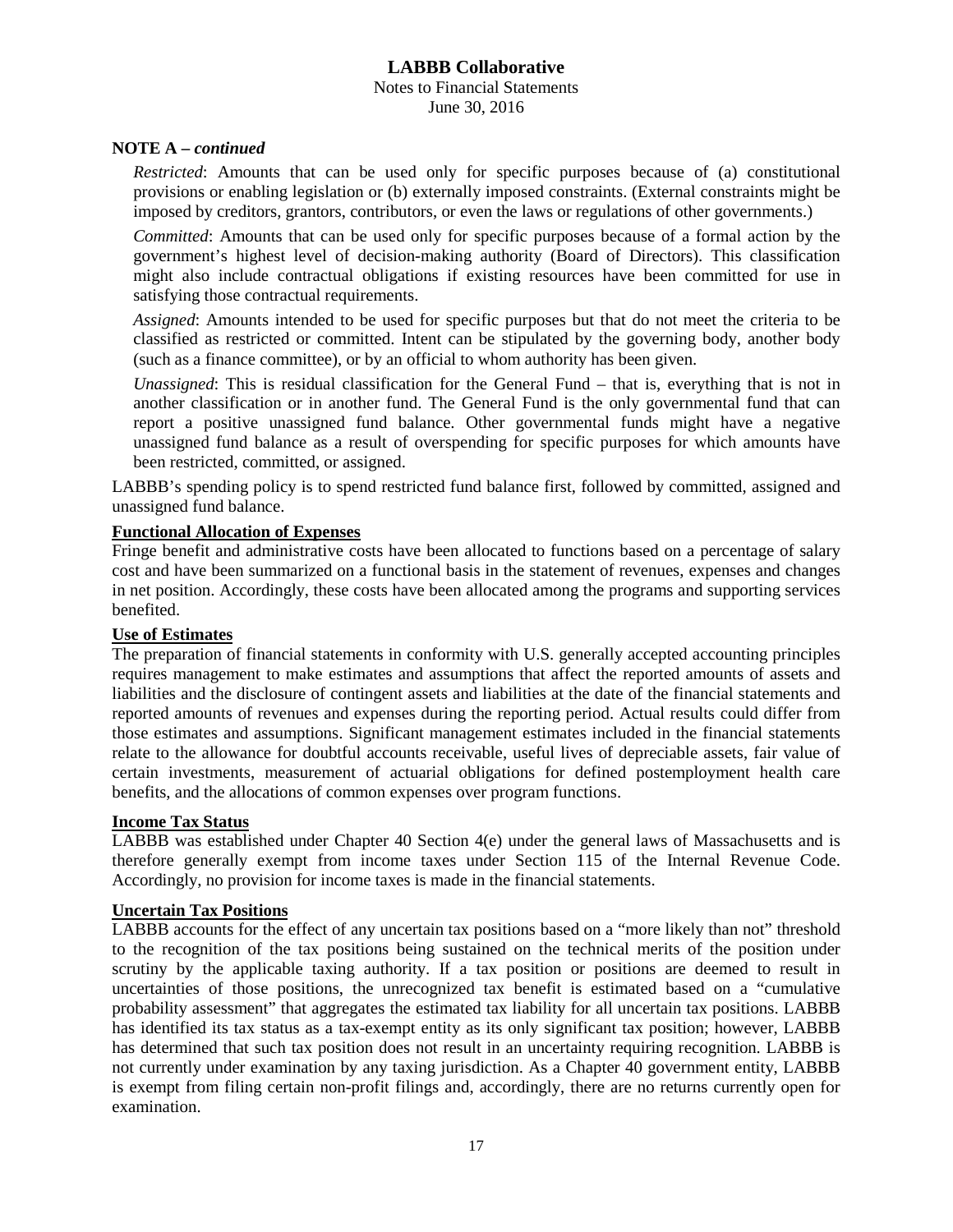Notes to Financial Statements June 30, 2016

# **NOTE A –** *continued*

#### **Subsequent events**

LABBB has evaluated subsequent events through December 15, 2016, the date the financial statements were available to be issued.

#### **NOTE B – CASH AND CASH EQUIVALENTS**

Cash and cash equivalents included the following at June 30, 2016:

| Bank balance of cash and cash equivalents                                       | \$13,528,173 |
|---------------------------------------------------------------------------------|--------------|
| Petty cash                                                                      | 15           |
| Deposits held in a Massachusetts Municipal                                      |              |
| Depository Trust                                                                | 5,214        |
| Reconciling items (deposits in transit, outstanding                             |              |
| checks, etc.), net                                                              | (1,180,059)  |
| Total cash and cash equivalents as<br>reported on the statement of net position | \$12,353,343 |
| Bank deposits insured by the Federal Deposit<br><b>Insurance Corporation</b>    |              |

#### **NOTE C – EQUIPMENT AND IMPROVEMENTS**

Equipment and improvement activity for the year ended June 30, 2016 was as follows:

|                                  | Beginning<br>Balance | Increases          | Decreases                      | Ending<br>Balance |
|----------------------------------|----------------------|--------------------|--------------------------------|-------------------|
| Equipment and improvements:      |                      |                    |                                |                   |
| Equipment                        | \$7,732              | $\mathcal{S}$<br>- | S,<br>$\overline{\phantom{a}}$ | \$7,732           |
| Leasehold improvements           | 110,421              |                    |                                | 110,421           |
| Total at historic cost           | 118,153              |                    |                                | 118,153           |
| Accumulated depreciation         | 18,768               | 23,088             |                                | 41,856            |
| Total equip. & improvements, net | \$99,385             | \$23,088           |                                | \$76.297          |

#### **NOTE D – LEASE COMMITMENTS**

LABBB has entered into operating lease agreements for office equipment and vehicles used to transport students, which expire at various times through 2021. Under the lease arrangements, if LABBB terminates a vehicle lease prior to the full term of the lease, LABBB is obligated to pay one-half of the remaining monthly rentals. Total rental expense was approximately \$248,072 for the year ended June 30, 2015.

The approximate minimum future obligations on the lease at June 30, 2016 are as follows:

| 2017 | \$167,531 |
|------|-----------|
| 2018 | 155,272   |
| 2019 | 148,185   |
| 2020 | 137,922   |
| 2021 | 104,984   |
|      | \$713,894 |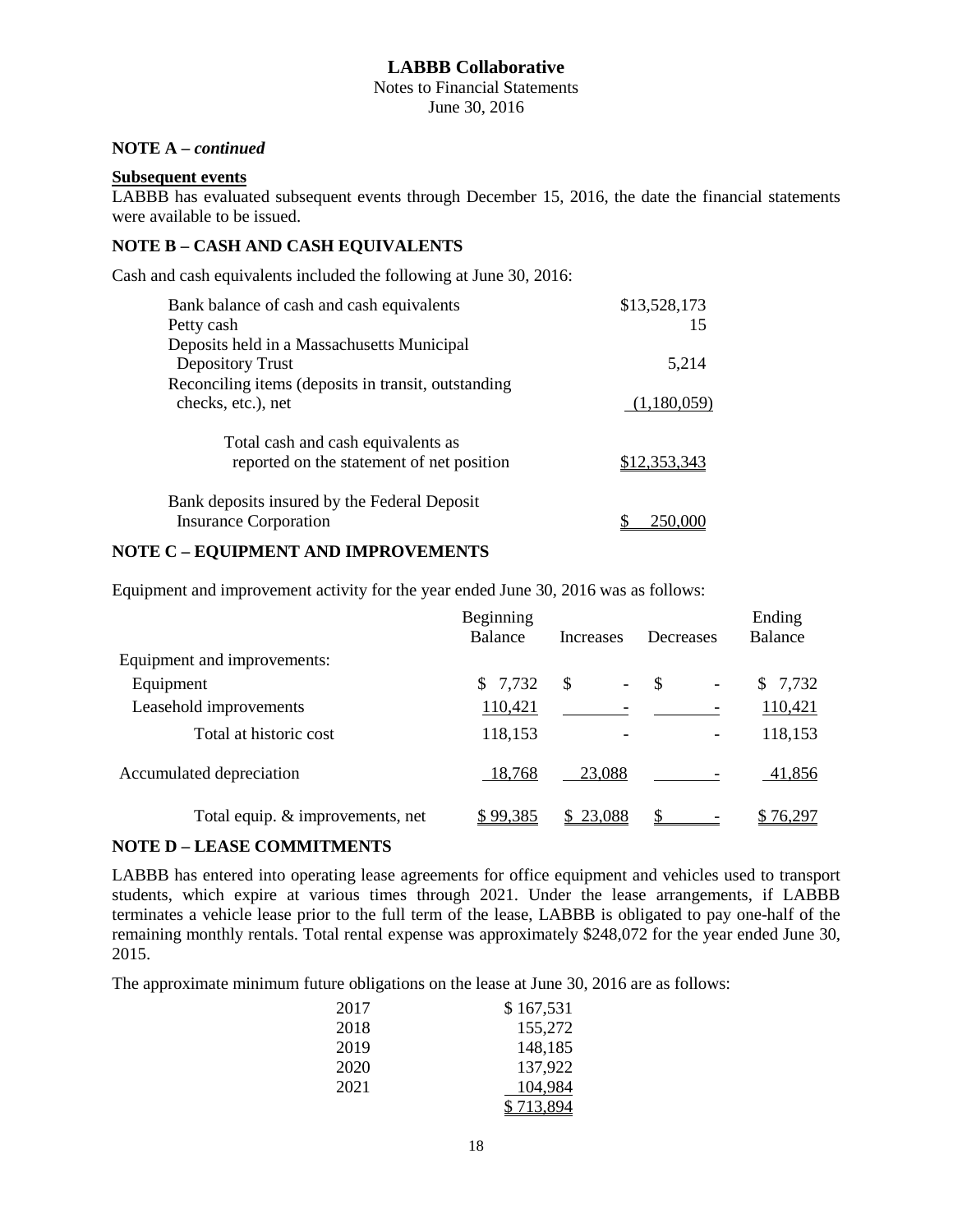Notes to Financial Statements June 30, 2016

#### **NOTE E – RELATED PARTY TRANSACTIONS**

LABBB obtains certain administrative, accounting, supporting services and other resources from EDCO Collaborative ("EDCO") through a signed agreement. Four of the five member districts for LABBB are also member districts of EDCO.

In June, 2014, LABBB entered into a management services and rent/use of space agreement with EDCO. The agreement covers the period of July 1, 2015 to June 30, 2016 for management services and July 1, 2014 to June 30, 2019 for rent/use of space. The fee for the rent/use of space is determined on an annual basis by the EDCO Board of Directors upon approval of the annual budget. For the year ended June 30, 2016, the service fee incurred was \$427,838.

LABBB entered into a joint venture in fiscal 2009 with EDCO to establish the LABBB-EDCO Transportation Network ("the Transportation Network"). During fiscal 2016, LABBB billed EDCO \$188,337 for transportation management services provided to the Transportation Network. Also, EDCO provided accounting and financial services for the Transportation Network and charged LABBB \$31,547, which represents direct costs for these services. This joint venture is expected to continue through fiscal 2017; and the service fees are expected to be similar to fiscal 2016.

## **NOTE F - MASSACHUSETTS TEACHERS' AND STATE EMPLOYEES' RETIREE SYSTEMS**

## **Plan Descriptions**

LABBB's employees participate in the Massachusetts Teachers' (MTRS) or State Employee' Retirement System (MSERS), statewide cost-sharing multi-employer defined benefit plans public employee retirement systems (PERS) covering all employees of local school districts within the Commonwealth of Massachusetts. The retirement systems issue publicly available annual reports that includes financial statements and required supplementary information, which may be obtained by writing to Public Employee Retirement Administration Commission (PERAC), 5 Middlesex Avenue, Suite 304, Somerville, Massachusetts, 02145.

## **Benefits Provided**

MSERS provides retirement, disability, survivor and death benefits to members and their beneficiaries. Massachusetts General Laws (MGL) establishes uniform benefit and contribution requirements for all contributory PERS. These requirements provide for superannuation retirement allowance benefits up to a maximum of 80% of a member's highest three-year average annual rate of regular compensation. For employees hired after April 1, 2012, retirement allowances are calculated on the basis of the last five years or any five consecutive years, whichever is greater in terms of compensation. Benefit payments are based upon a member's age, length of creditable service, and group creditable service, and group classification. The authority for amending these provisions rests with the Legislature.

Members become vested after ten years of creditable service. A superannuation retirement allowance may be received upon the completion of twenty years of creditable service or upon reaching the age of 55 with ten years of service. Normal retirement for most employees occurs at age 65; for certain hazardous duty and public safety positions, normal retirement is at age 55. Most employees who joined the system after April 1, 2012 cannot retire prior to age 60.

The MSERS' funding policies have been established by Chapter 32 of the MGL. The Legislature has the authority to amend these policies. The annuity portion of the MSERS retirement allowance is funded by employees, who contribute a percentage of their regular compensation. Costs of administering the plan are funded out of plan assets.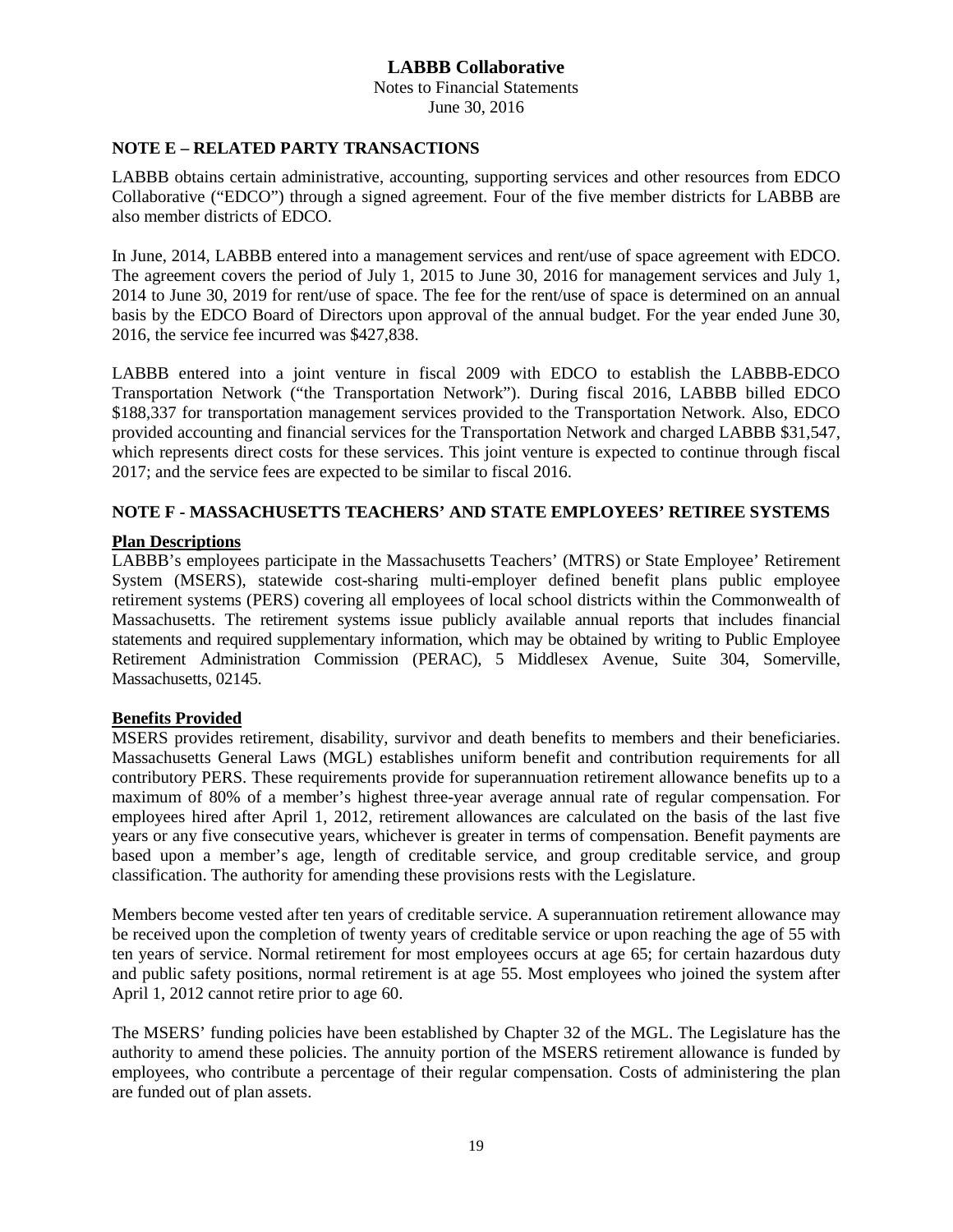# **LABBB Collaborative** Notes to Financial Statements

June 30, 2016

## **NOTE F –** *continued*

MTRS provides retirement, disability, survivor and death benefits to members and their beneficiaries. Massachusetts General Laws (MGL) establishes uniform benefit and contribution requirements for all contributory PERS. These requirements provide for superannuation retirement allowance benefits up to a maximum of 80% of a member's highest three-year average annual rate of regular compensation. For employees hired after April 1, 2012, retirement allowances are calculated on the basis of the last five years or any five consecutive years, whichever is greater in terms of compensation. Benefit payments are based upon a member's age, length of creditable service, and group creditable service, and group classification. The authority for amending these provisions rests with the Legislature.

Members become vested after ten years of creditable service. A superannuation retirement allowance may be received upon the completion of twenty years of creditable service or upon reaching the age of 55 with ten years of service. Normal retirement for most employees occurs at age 65. Most employees who joined the system after April 1, 2012 cannot retire prior to age 60.

The MTRS' funding policies have been established by Chapter 32 of the MGL. The Legislature has the authority to amend these policies. The annuity portion of the MTRS retirement allowance is funded by employees, who contribute a percentage of their regular compensation. Costs of administering the plan are funded out of plan assets.

# **Contributions**

Member contributions for MSERS vary depending on the most recent date of membership:

| Hire Date | % of Compensation                                                             |
|-----------|-------------------------------------------------------------------------------|
|           |                                                                               |
|           |                                                                               |
|           | 1984 to $6/30/1996$ 8% of regular compensation                                |
|           | $7/1/1996$ to present9% of regular compensation                               |
|           | 1979 to presentAn additional 2% of regular compensation in excess of \$30,000 |

Educational Collaboratives contribute amounts equal to the normal cost of employees' benefits participating in MSERS at a rate established by the Public Employees' Retirement Administration Commission (PERAC), currently 5.6% of covered payroll. Legally, collaboratives are only responsible for contributing the annual normal cost of their employees' benefits (i.e., the present value of the benefits earned by those employees in any given year) and are not legally responsible for the past service cost attributable to those employees or previously retired employees of collaboratives. During fiscal year 2016, LABBB's contributions on behalf of employees totaled \$298,090.

Member contributions for MTRS vary depending on the most recent date of membership:

| Hire Date                                      | % of Compensation                                                                                       |
|------------------------------------------------|---------------------------------------------------------------------------------------------------------|
|                                                |                                                                                                         |
|                                                |                                                                                                         |
|                                                | 1984 to $6/30/1996$ 8% of regular compensation                                                          |
|                                                | $7/1/1996$ to present9% of regular compensation                                                         |
|                                                | $7/1/2001$ to present11% of regular compensation (for teachers hired after $7/1/01$ and those accepting |
| provisions of Chapter 114 of the Acts of 2000) |                                                                                                         |
|                                                |                                                                                                         |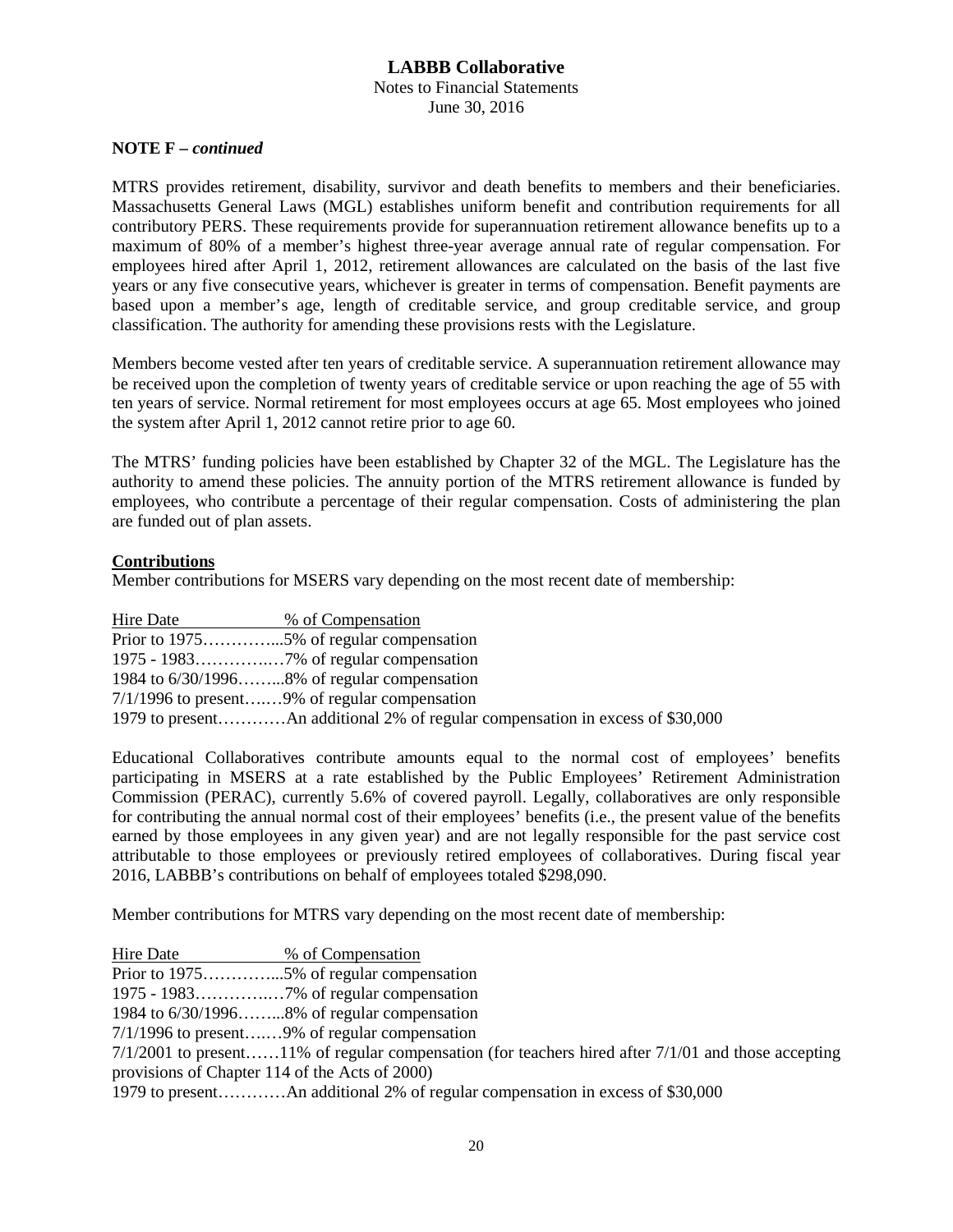#### **LABBB Collaborative** Notes to Financial Statements June 30, 2016

#### **NOTE F –** *continued*

The Commonwealth is a nonemployer contributor in MTRS and is required by statute to make all actuarially determined employer contributions on behalf of the member employers participating in MTRS.

LABBB is considered to be in a 100% special funding situation as defined by GASB Statement No. 68, *Accounting and Financial Reporting for Pensions* and the Commonwealth is a nonemployer contributing entity under both MSERS and MTRS. Since the employers do not contribute directly to each system beyond the MSERS annual normal cost, there is no net pension liability to recognize. However, the notes to the financial statements must disclose the portion of the nonemployer contributing entities' share of the collective net pension liability that is associated with the employer. In addition, LABBB must recognize its portion of the collective pension expense as both a revenue and pension expense.

The nonemployer contributing entities' share of the collective net pension liability that is associated with LABBB was measured as of June 30, 2015 and was \$10,377,586 and \$22,927,185 under MSERS and MTRS, respectively. In fiscal year 2016, LABBB recognized revenue and related expense of \$1,159,188 (under GASB Statement No. 68) for its portion of the collective pension expense under MSERS. In fiscal 2016, LABBB recognized revenue and related expense of \$1,859,599, (under GASB Statement No. 68) for its portion of the collective pension expense under MTRS. These amounts are recorded as Intergovernmental revenue and expense in the financial statements.

# **NOTE G – POSTEMPLOYMENT HEALTHCARE BENEFITS**

LABBB sponsors and administers a postemployment benefit plan (the "Plan") which provides health benefits to qualified retirees. As of July 1, 2014, the date of the most recent actuarial valuation, the Plan had a projected unfunded liability of approximately \$7,186,742. In accordance with GASB Statement No. 45, "*Accounting and Financial Reporting by Employers for Postemployment Benefits Other Than Pensions"*, this liability is being accrued over a period of time of thirty years. At June 30, 2016, the annual contribution required to meet this requirement was approximately \$530,373, in addition to the normal benefit cost estimated at \$356,969. Reporting and amortization of the unfunded liability began during fiscal 2009.

The contribution requirements of plan members and LABBB are established and may be amended through LABBB board action. The required contribution is based on the projected pay-as-you-go financing requirements.

Projections of benefits for financial reporting purposes are based on the substantive plan (the plan as understood by the employer and plan members) and include the types of benefits provided at the time of valuation and the historical pattern of sharing of benefit costs between the employer and plan members to that point. The actuarial methods and assumptions used include techniques that are designed to reduce short-term volatility in actuarial accrued liabilities, consistent with the long-term prospective of the calculations.

Actuarial valuations of an ongoing plan involve estimates of the value of reported amounts and assumptions about the probability of occurrence of events far into the future. Examples include assumptions about future employment, mortality, and the healthcare cost trend. Amounts determined regarding the funded status of the plan and the annual required contribution of the employer are subject to continual revision as actual results are compared with past expectations and new estimates are made about the future.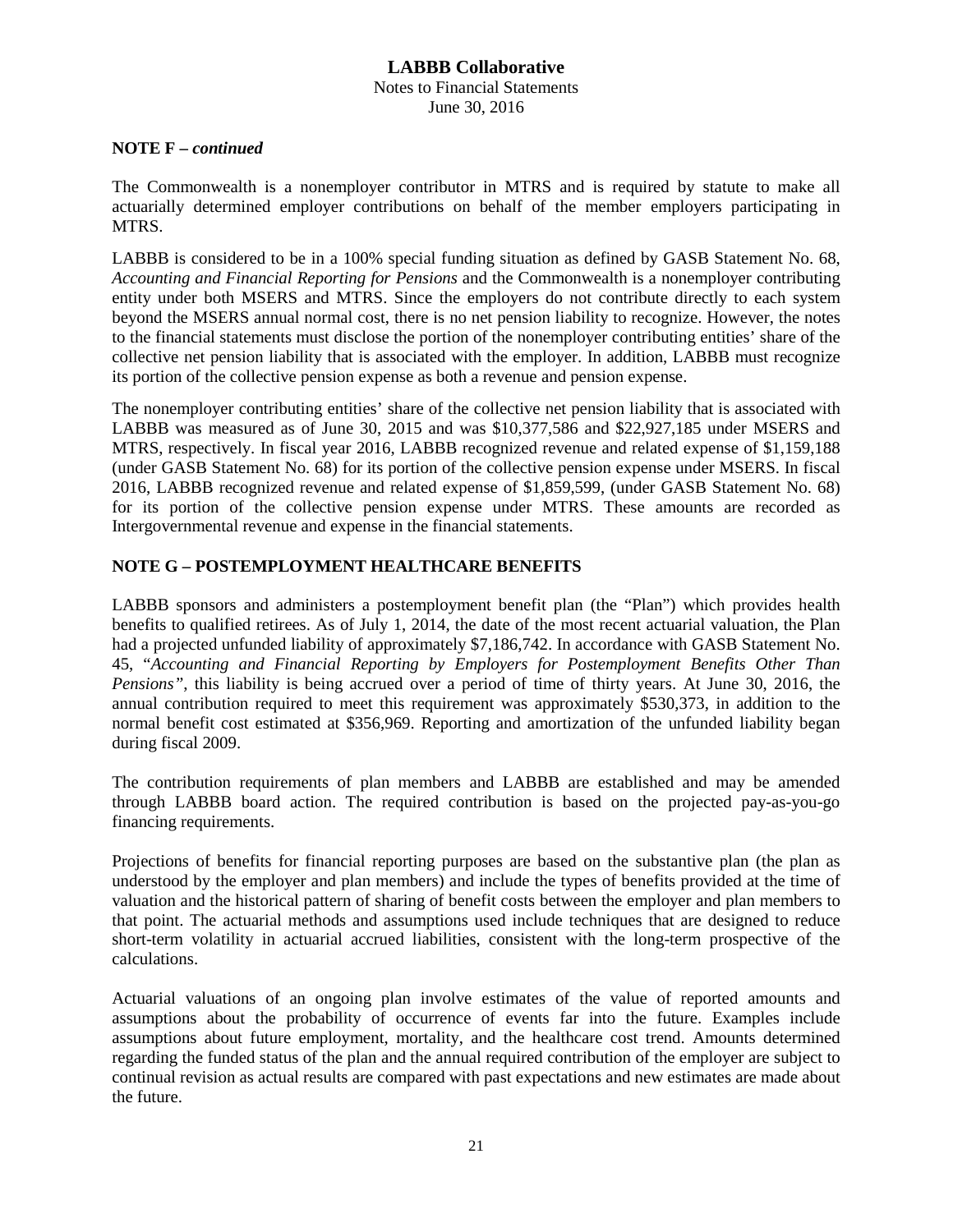#### Notes to Financial Statements June 30, 2016

#### **NOTE G –** *continued*

In the July 1, 2014 valuation, a frozen age actuarial cost method was used with allocation based on service. The unfunded actuarial liability is amortized over 30 years in level dollar amounts, starting fiscal 2009. The actuarial assumptions included a 6.00% discount rate and an annual healthcare cost trend rate of 7.00% initially, grading down to 2.5% in fiscal 2022 and later, in 0.75 point intervals. As of June 30, 2016, no investment vehicle has been established to fund the plan.

The rollforward of the accrued postemployment obligation as of June 30, 2016 and two preceding years was as follows:

| Postemployment obligation at beginning of year                                                           | 2016<br>\$6,799,733             | 2015<br>\$6,410,750             | 2014<br>\$5,354,597                |
|----------------------------------------------------------------------------------------------------------|---------------------------------|---------------------------------|------------------------------------|
| Interest on net obligation<br>Annual required contribution<br>Adjustment to annual required contribution | 384,645<br>887,342<br>(715,207) | 384,645<br>887,342<br>(715,207) | 321,276<br>1,451,492<br>(577, 146) |
| Annual benefit cost                                                                                      | 556,780                         | 556,780                         | 1,195,622                          |
| Benefit payments paid                                                                                    | (171, 330)                      | (167,797)                       | (139, 469)                         |
| Postemployment obligation at end of year                                                                 | <u>\$7,185,183</u>              | \$6,799,733                     | \$6,410,750                        |

## **NOTE H – CONCENTRATIONS OF CREDIT RISK**

Approximately 47% of all revenues are derived from the member school districts in 2016. Two member towns represented 24% of all revenue in 2016. At June 30, 2016, two member towns represented approximately 35% of total accounts receivable.

## **NOTE I – FISCAL 2017 BUDGET**

LABBB has authorized a fiscal 2017 operating budget totaling approximately \$24,798,000 which management expects to fully fund through tuitions, governmental grants, and other receipts.

## **NOTE J – DISCLOSURES REQUIRED UNDER MASSACHUSETTS GENERAL LAW CHAPTER 40 § 4E**

# **Names, duties and total compensation for the five most highly compensated employees**

The Commonwealth of Massachusetts requires educational collaboratives to disclose the name, duties and total compensation of the 5 most highly compensated employees.

|                      |                                  |           | Health                    |           |
|----------------------|----------------------------------|-----------|---------------------------|-----------|
|                      |                                  |           | <b>Insurance Employer</b> |           |
| <b>Employee Name</b> | Title                            | Salary    | Portion                   | Total     |
| Patric Barbieri      | <b>Executive Director</b>        | \$157,513 | \$14,482                  | \$171,995 |
| James Kelly          | Program Director                 | \$115,812 | \$15,935                  | \$131,747 |
| Margaret Sheehan     | <b>Special Education Teacher</b> | \$115,395 | \$15,935                  | \$131,330 |
| Donna Goodell        | Program Director                 | \$109,305 | \$14,482                  | \$123,787 |
| Peter Kimball        | Counselor                        | \$107,579 | \$15,935                  | \$123,514 |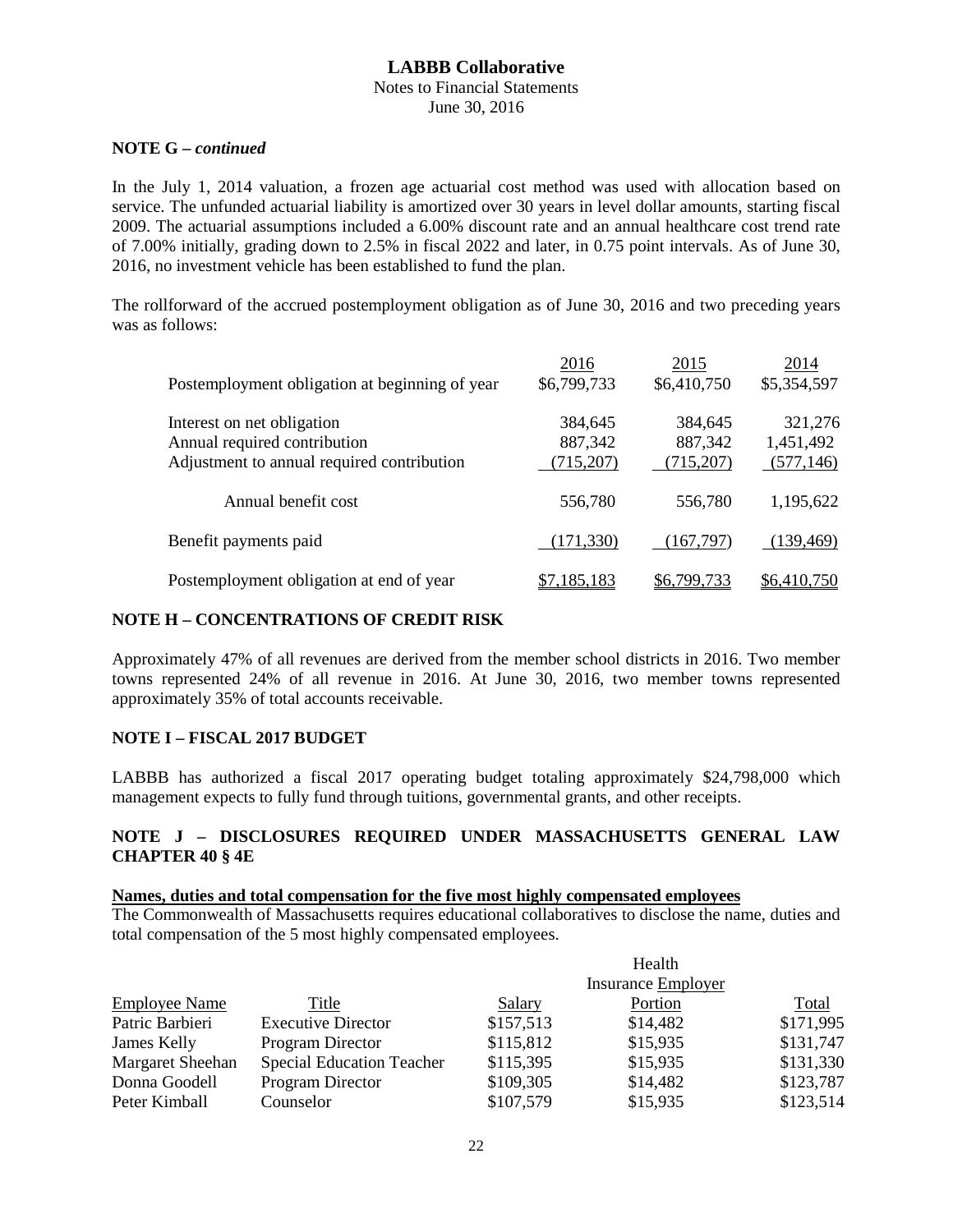## **LABBB Collaborative** Notes to Financial Statements June 30, 2016

#### **NOTE J –** *continued*

Executive Director –The duties of the executive director include providing leadership in planning, development and operation of LABBB programs and services, insuring proper fiscal management of LABBB programs and services, developing and presenting a budget to the Board of Directors, implementing policies and procedures established by the Board of Directors, recommending changes as necessary, and representing LABBB on various local and state task forces, committees and advisory boards.

Program Director – The duties of the program director include advertising, interviewing and hiring all staff with final Executive Director approval, supervising and evaluating all professional staff, designing program handbooks, resources and training manuals and staff policy manuals, designing all professional development programs and conferences for all staff, conducting meetings on IEPs, transitions and parent's council, and attending meetings on case conferences, student progress and professional consults.

Special Education Teacher – The duties of the special education teacher include designing and implementing curriculum, consulting with vocational, educational and specialist staff, developing and implementing appropriate behavioral programming that stresses positive reinforcement practices, attending student and staff meetings, and communicating with parents.

Counselor – The duties of the program coordinator include providing individual and group counseling, assisting parents in understanding their child's development and special needs, attending IEP's, case conferences, and team meetings, and intervening in crises in and out of the classroom.

#### **Amounts expended on services for individuals aged 22 years and older**

LABBB does not provide services to individuals age 22 or older.

**Accounts held by the collaborative that may be spent at the discretion of another person or entity** LABBB does not hold any accounts on behalf of others, except for member credits held for future use described in Note A.

**Transactions between the collaborative and any related for-profit or non-profit organization**

Related party transactions are described in Note E to the financial statements.

#### **Transactions or contracts related to purchase, sale, rental or lease of real property**

Transactions or contracts related to the purchase, sale, rental, or lease of real property are described in Note D to the financial statements.

#### **Amounts expended on administration and overhead**

Total administrative costs incurred by LABBB totaled \$1,136,284 for the year ended June 30, 2016. Administrative expenses include all costs that cannot be directly or reasonably applied to a program of LABBB. Administrative expenses include salaries, related benefits and payroll taxes, associated with LABBB's administrative office (i.e., Executive Director, finance staff, human resources, etc.), as well as other costs associated with maintaining that office (i.e. occupancy, supplies, etc.). LABBB directly applies salaries, where appropriate, to its programs and allocates related employee benefits and taxes to those programs. Occupancy, supplies, maintenance and any other cost that can be directly applied, or reasonably allocated, are reported under program expense. See Note A for a description of the functional allocation of expenses.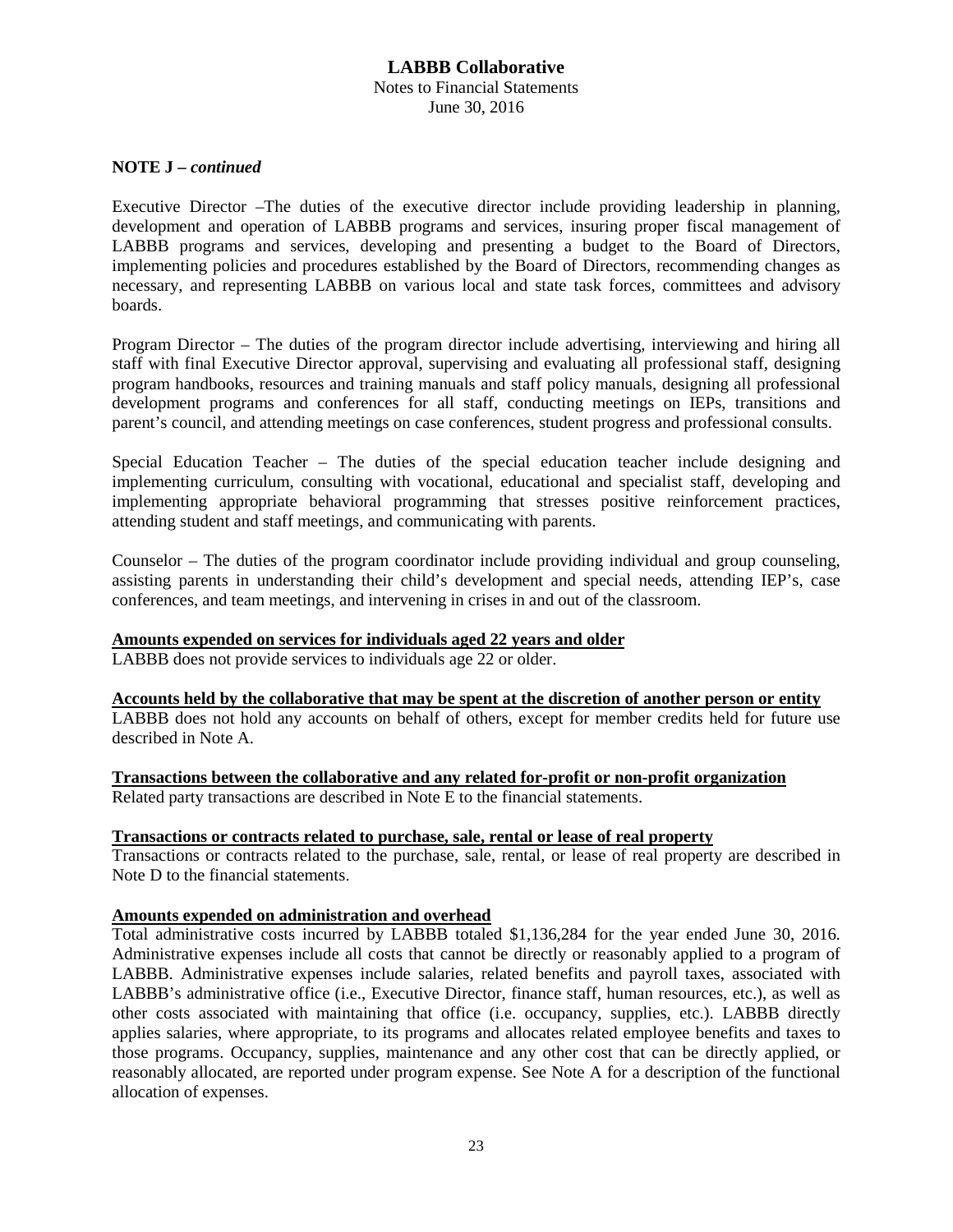Notes to Financial Statements June 30, 2016

#### **NOTE J –** *continued*

#### **Annual determination and disclosure of cumulative surplus**

|     |                             |                                                                                        |                        | Page $(s)$ in<br>financial |
|-----|-----------------------------|----------------------------------------------------------------------------------------|------------------------|----------------------------|
|     |                             | Cumulative Surplus Calculation - FY16                                                  |                        | statements                 |
| (A) |                             | Voted Cumulative Surplus as of 6/30/15                                                 | \$10,543,324<br>(A)    | p. 11                      |
| (B) |                             | Amount of (A) used to support the FY16 Budget<br>(B)1<br>\$                            |                        |                            |
|     | $\mathcal{D}_{\mathcal{L}}$ | Amount of (A) returned to member districts<br>\$700,000<br>(B)2<br>$(B)1 + (B)2 = (B)$ | (B)<br>\$<br>700,000   |                            |
| (C) |                             | Unexpended FY16 General Funds                                                          | (C)<br>2,312,539<br>\$ | p. 11                      |
| (D) |                             | Cumulative Surplus as of $6/30/16$ (A) - (B) + (C) = (D)                               | (D)<br>\$12,155,863    |                            |
| (E) |                             | FY16 Total General Fund Expenditures*                                                  | (E)<br>\$23,092,027    | p. 11                      |
| (F) |                             | <b>Cumulative Surplus Percentage</b><br>$(D) \div (E)$                                 | (F)<br>53%             |                            |
|     |                             | Estimated Amount of Excess Cumulative Surplus as of 6/30/16                            | $**$<br>6,382,856      |                            |

\* Excludes Intergovernmental expense

\*\* Prior to the Massachusetts Department of Elementary and Secondary Education ("DESE")'s clarification of regulations on Collaborative surplus funds, LABBB considered the annual OPEB expense and related OPEB liability as reductions to cumulative surplus. However, upon DESE's clarification, only cumulative general fund balances, of which OPEB liabilities and expense are not a part, should be factored into the surplus calculation. Therefore, LABBB has calculated the excess surplus as indicated above and has notified DESE of this surplus. LABBB has requested additional time to determine how best to distribute this surplus and will address the amount as soon as possible.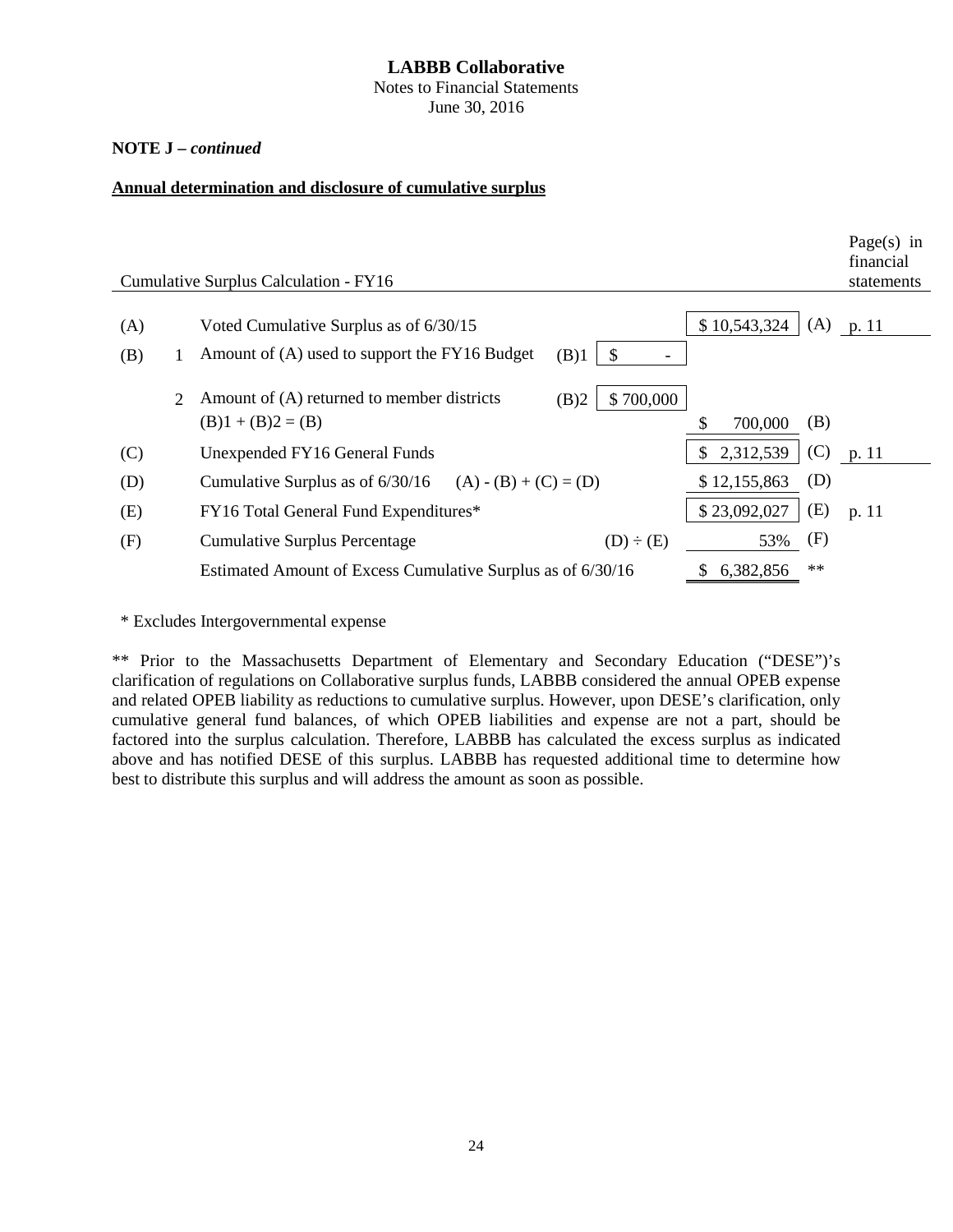# Statement of Revenues, Expenditures and Changes in Fund Balance of the General Fund - Budget and Actual - Budgetary Basis For the Year Ended June 30, 2016

|                                                                            | Original<br><b>Budget</b> |              | <b>Final Budget</b> | <b>Actual</b>   | <b>Variance with</b><br><b>Final Budget</b><br>Favorable<br>(Unfavorable) |
|----------------------------------------------------------------------------|---------------------------|--------------|---------------------|-----------------|---------------------------------------------------------------------------|
| <b>Revenues:</b>                                                           |                           |              |                     |                 |                                                                           |
| Tuition revenue                                                            | \$17,446,615              |              | 17,446,615          | \$19,344,076    | \$<br>1,897,461                                                           |
| Industry revenue                                                           |                           |              |                     | 209,409         | 209,409                                                                   |
| Recreation revenue                                                         |                           |              |                     | 130,762         | 130,762                                                                   |
| Transportation revenue                                                     | 320,189                   |              | 5,320,189           | 5,441,307       | 121,118                                                                   |
| Contributions                                                              |                           |              |                     | 8,038           | 8,038                                                                     |
| Grants and contracts                                                       |                           |              |                     | 5,913           | 5,913                                                                     |
| Home services revenue                                                      | 137,772                   |              | 137,772             | 246,265         | 108,493                                                                   |
| Intergovernmental revenue*                                                 |                           |              |                     | 3,018,787       | 3,018,787                                                                 |
| Interest                                                                   |                           |              |                     | 17,764          | 17,764                                                                    |
| Other                                                                      |                           |              |                     | 1,032           | 1,032                                                                     |
| <b>Total Revenues</b>                                                      | 17,904,576                |              | 22,904,576          | 28,423,353      | 5,518,777                                                                 |
| <b>Expenditures:</b>                                                       |                           |              |                     |                 |                                                                           |
| Administration                                                             | 878,515                   |              | 878,515             | 1,123,437       | (244, 922)                                                                |
| Educational and instructional                                              | 16,705,872                |              | 16,705,872          | 16,335,111      | 370,761                                                                   |
| Transportation expense                                                     | 320,189                   |              | 5,320,189           | 5,462,149       | (141,960)                                                                 |
| Other postemployment benefits**                                            | 887,342                   |              | 887,342             | 171,330         | 716,012                                                                   |
| Intergovernmental expense*                                                 |                           |              |                     | 3,018,787       | (3,018,787)                                                               |
| <b>Total Expenditures</b>                                                  | \$18,791,918              | $\mathbb{S}$ | 23,791,918          | \$26,110,814    | \$<br>(2,318,896)                                                         |
| <b>Excess (Deficiency) of Revenues</b><br><b>Over (Under) Expenditures</b> | (887, 342)<br>\$          | \$           | (887, 342)          | \$<br>2,312,539 | \$<br>3,199,881                                                           |
| <b>Other Budget Items:</b><br>Credits to member districts                  | \$                        | \$           |                     | \$<br>(700,000) | \$<br>(700,000)                                                           |

\*Intergovernmental revenue and expense is not budgeted by the Collaborative because it is actuarially determined annually and does not require actual expenditure by the Collaborative.

\*\*The Collaborative includes estimated other postemployment benefits (OPEB) expense in its budget. However, OPEB expense is not considered a general fund expenditure.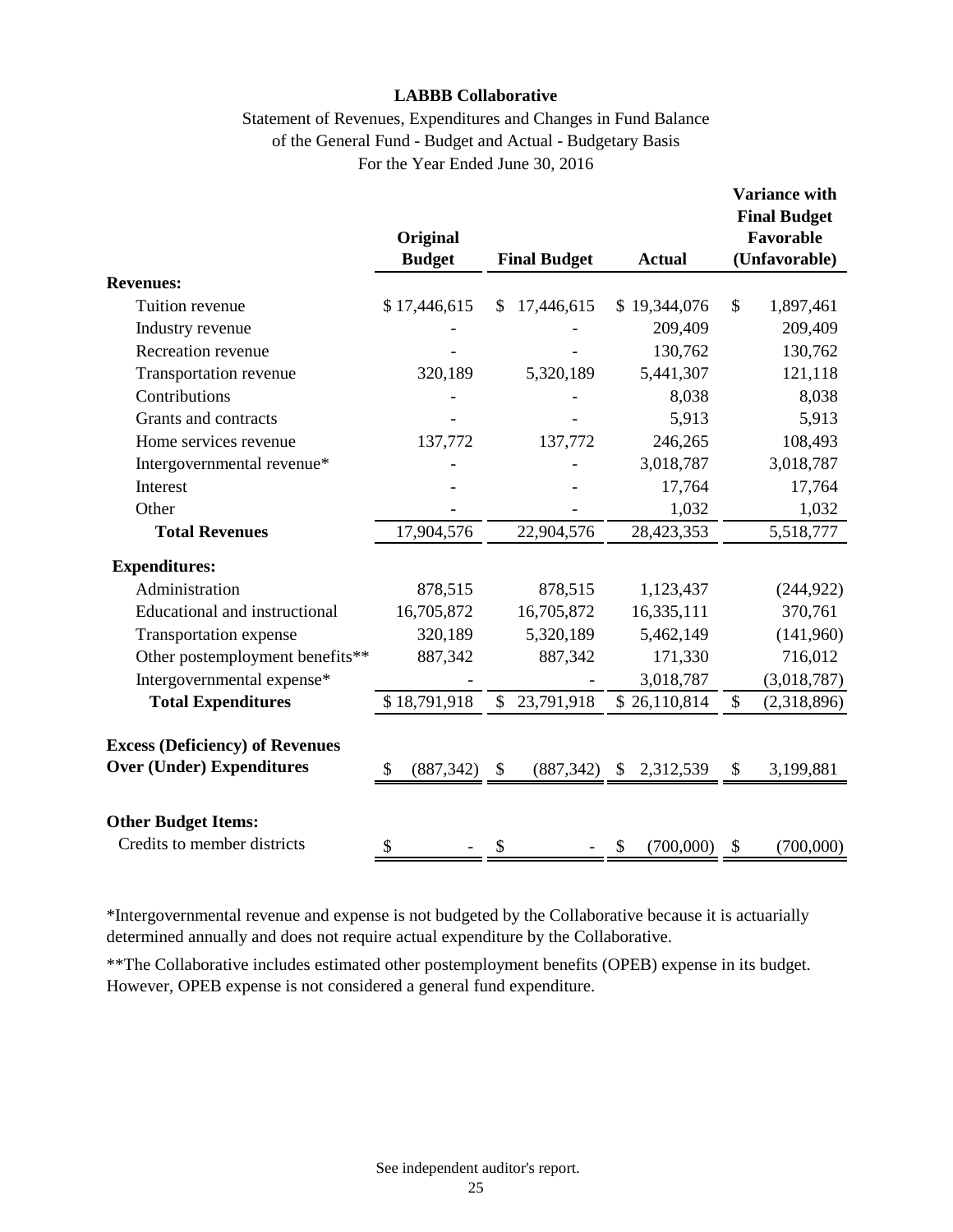# Schedule of the Collaborative's Proportionate Share of Net Pension Liability For the Year Ended June 30, 2016

|                                                                        |        | <b>MTRS</b>  | <b>MSERS</b> |
|------------------------------------------------------------------------|--------|--------------|--------------|
| Collaborative's proportion of net pension liability                    | FY2014 | 0.11531%     | 0.09123%     |
|                                                                        | FY2015 | 0.11190%     | 0.09117%     |
| Collaborative's proportionate share of net pension liability           | FY2014 | \$18,330,401 | \$6,965,184  |
|                                                                        | FY2015 | \$22,927,185 | \$10,377,586 |
| Collaborative's covered-employee payroll                               | FY2014 | \$6,953,746  | \$4,970,167  |
|                                                                        | FY2015 | \$7,035,045  | \$4,989,671  |
| Collaborative's proportionate share of net pension liability as a      |        |              |              |
| percentage of its covered-employee payroll                             | FY2014 | 263.60%      | 140.14%      |
|                                                                        | FY2015 | 325.90%      | 207.98%      |
| Plan fiduciary net position as a percentage of total pension liability |        |              |              |
|                                                                        | FY2014 | 61.64%       | 76.32%       |
|                                                                        | FY2015 | 55.38%       | 67.87%       |
| <b>Notes to Required Supplementary Information</b>                     |        |              |              |

MTRS is the Massachusetts Teachers' Retirement System MSERS is the Massachusetts State Employees' Retirement System

Also, see Note F to financial statements

Measurement Date

The amounts presented in this schedule were determined as of June 30, 2015.

Schedule Presentation

This schedule is intended to present information for 10 years. Until a 10-year trend is compiled, information is presented for those years for which information is available.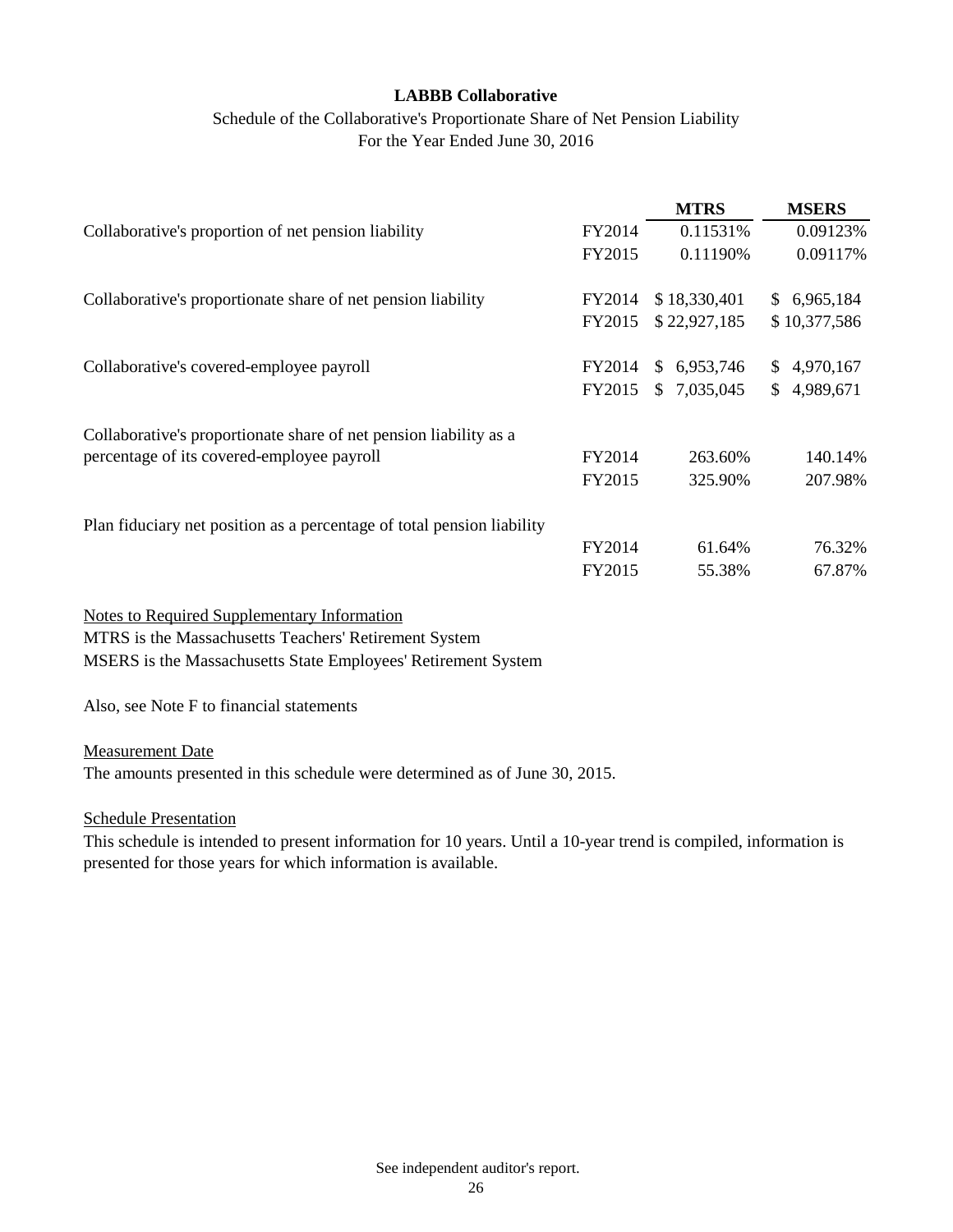# Schedule of the Pension Contributions For the Year Ended June 30, 2016

|                                                                      | <b>MTRS</b> |             | <b>MSERS</b> |             |  |
|----------------------------------------------------------------------|-------------|-------------|--------------|-------------|--|
| <b>Fiscal 2014</b>                                                   |             |             |              |             |  |
| Contractually required contribution                                  | \$          |             | \$           | 278,330     |  |
| Contributions in relation to the contractually required contribution | \$          |             | \$           | 278,330     |  |
| Contribution deficiency (excess)                                     | \$          |             | \$           |             |  |
| Collaborative's covered-employee payroll                             | \$6,953,746 |             |              | \$4,970,167 |  |
| Contributions as a percentage of covered-employee payroll            | $0.00\%$    |             | 5.60%        |             |  |
| <b>Fiscal 2015</b>                                                   |             |             |              |             |  |
| Contractually required contribution                                  | \$          |             | \$           | 279,422     |  |
| Contributions in relation to the contractually required contribution | \$          |             | \$           | 279,422     |  |
| Contribution deficiency (excess)                                     | \$          |             | \$           |             |  |
| Collaborative's covered-employee payroll                             |             | \$7,035,045 |              | \$4,989,671 |  |
| Contributions as a percentage of covered-employee payroll            |             | 0.00%       |              | 5.60%       |  |

Notes to Required Supplementary Information MTRS is the Massachusetts Teachers' Retirement System MSERS is the Massachusetts State Employees' Retirement System Also, see Note F to financial statements

## Measurement Date

The amounts presented in this schedule were determined as of June 30, 2015.

## Schedule Presentation

This schedule is intended to present information for 10 years. Until a 10-year trend is compiled, information is presented for those years for which information is available.

## Contributions

The Collaborative is required to pay an annual appropriation as established by the Public Employees' Retirement Administration Commission (PERAC) for MSERS. No contribution is required for MTRS. The Commonwealth of Massachusetts as a nonemployer is legally responsible for the entire past service cost related to the Collaborative and therefore has a 100% special funding situtation.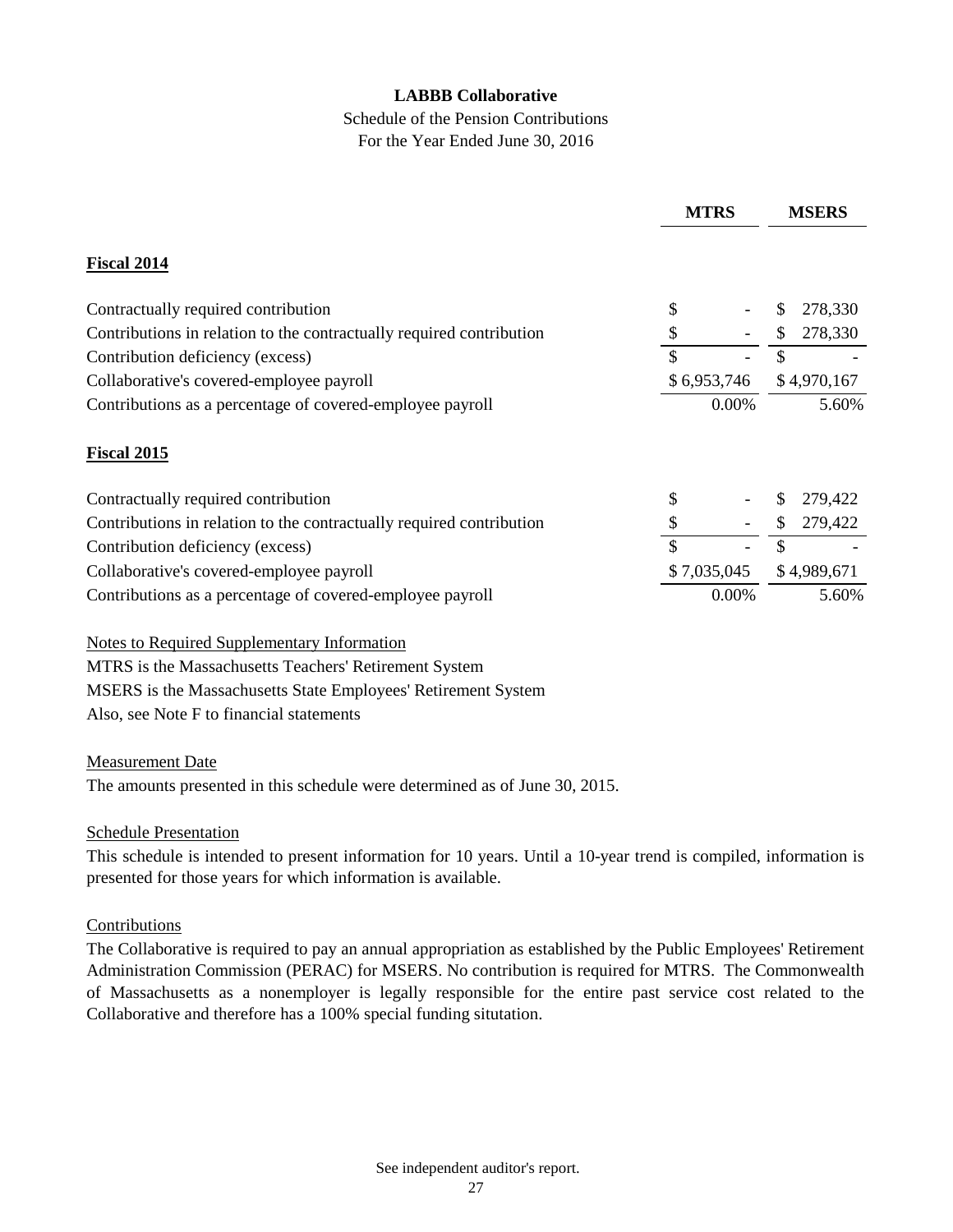

# **INDEPENDENT AUDITOR'S REPORT ON INTERNAL CONTROL OVER FINANCIAL REPORTING AND ON COMPLIANCE AND OTHER MATTERS BASED ON AN AUDIT OF FINANCIAL STATEMENTS PERFORMED**  IN **ACCORDANCE WITH** *GOVERNMENT AUDITING STANDARDS*

To the Board of Directors of LABBB Collaborative Bedford, Massachusetts

We have audited, in accordance with the auditing standards generally accepted in the United States of America and the standards applicable to financial audits contained in *Government Auditing Standards* issued by the Comptroller General of the United States, the financial statements of the governmental activities, each major fund, and the aggregate remaining fund information of LABBB Collaborative (a collaborative organized under the Laws of the Commonwealth of Massachusetts), as of and for the year ended June 30, 2016, and the related notes to the financial statements, which collectively comprise LABBB Collaborative's basic financial statements, and have issued our report thereon dated December 15, 2016.

# **Internal Control Over Financial Reporting**

In planning and performing our audit of the financial statements, we considered LABBB Collaborative's internal control over financial reporting (internal control) to determine the audit procedures that are appropriate in the circumstances for the purpose of expressing our opinions on the financial statements, but not for the purpose of expressing an opinion on the effectiveness of LABBB Collaborative's internal control. Accordingly, we do not express an opinion on the effectiveness of the LABBB Collaborative's internal control.

A *deficiency in internal control* exists when the design or operation of a control does not allow management or employees, in the normal course of performing their assigned functions, to prevent, or detect and correct, misstatements on a timely basis. A *material weakness* is a deficiency, or a combination of deficiencies, in internal control, such that there is a reasonable possibility that a material misstatement of the entity's financial statements will not be prevented, or detected and corrected on a timely basis. **A** *significant deficiency* is a deficiency, or a combination of deficiencies, in internal control that is less severe than a material weakness, yet important enough to merit attention by those charged with governance.

Our consideration of internal control was for the limited purpose described in the first paragraph of this section and was not designed to identify all deficiencies in internal control that might be material weaknesses or significant deficiencies. Given these limitations, during our audit we did not identify any deficiencies in internal control that we consider to be material weaknesses. However, material weaknesses may exist that have not been identified.

## **Compliance and Other Matters**

As part of obtaining reasonable assurance about whether LABBB Collaborative's financial statements are free from material misstatement, we performed tests of its compliance with certain provisions of laws, regulations, contracts, and grant agreements, noncompliance with which could have a direct and material effect on the determination of financial statement amounts. However, providing an opinion on compliance with those provisions was not an objective of our audit, and accordingly, we do not express such an opinion. The results of our tests disclosed no instances of noncompliance or other matters that are required to be reported under Government Auditing Standards.

We noted certain other matters that we reported to management of LABBB Collaborative in a separate letter dated December 15, 2016.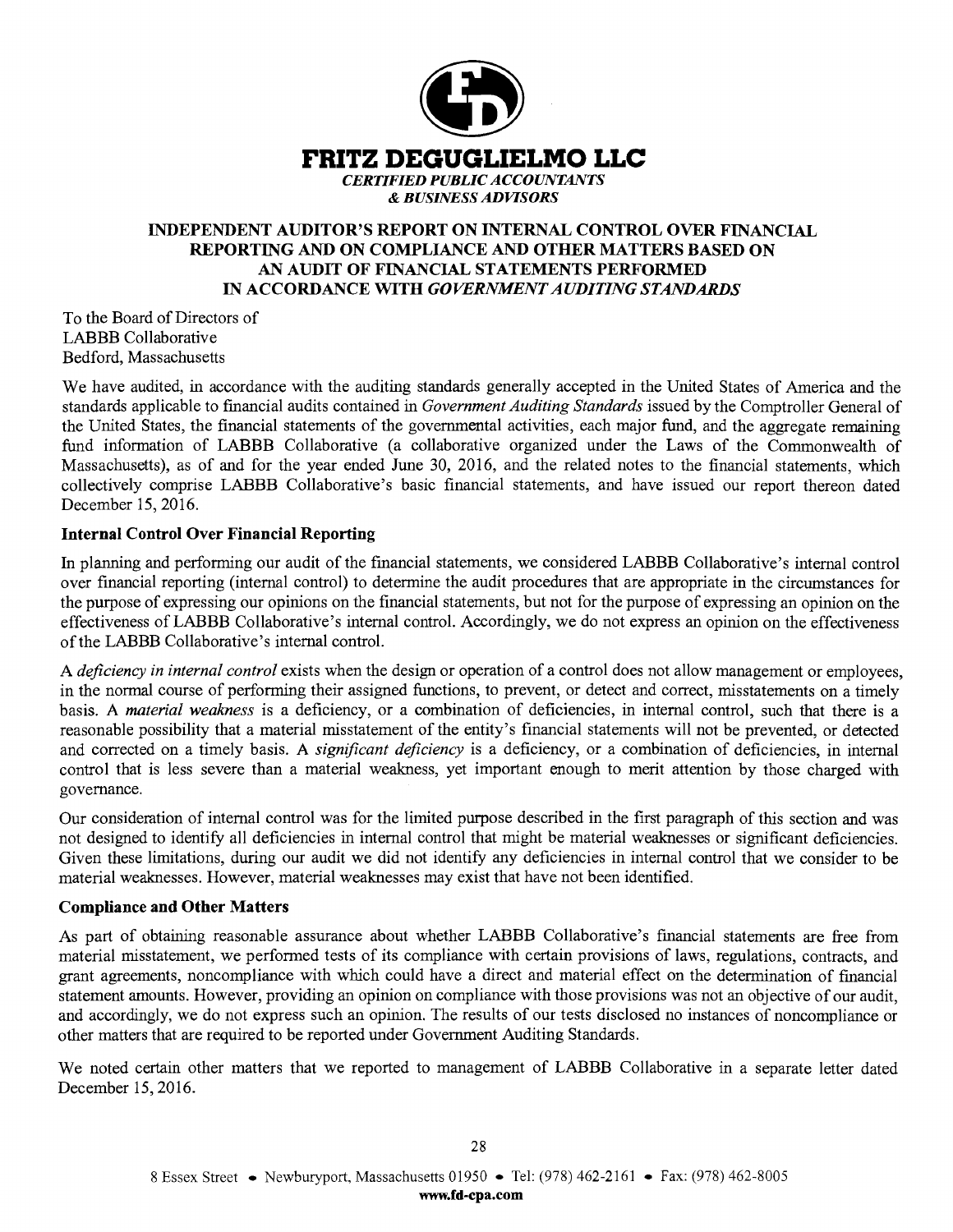# **Purpose of this Report**

The purpose of this report is solely to describe the scope of our testing of internal control and compliance and the results of that testing, and not to provide an opinion on the effectiveness of the entity's internal control or on compliance. This report is an integral part of an audit performed in accordance with *Government Auditing Standards* in considering the entity's internal control and compliance. Accordingly, this communication is not suitable for any other purpose.

Fritz Deduglielmo uc

Certified Public Accountants

Newburyport, Massachusetts December 15, 2016